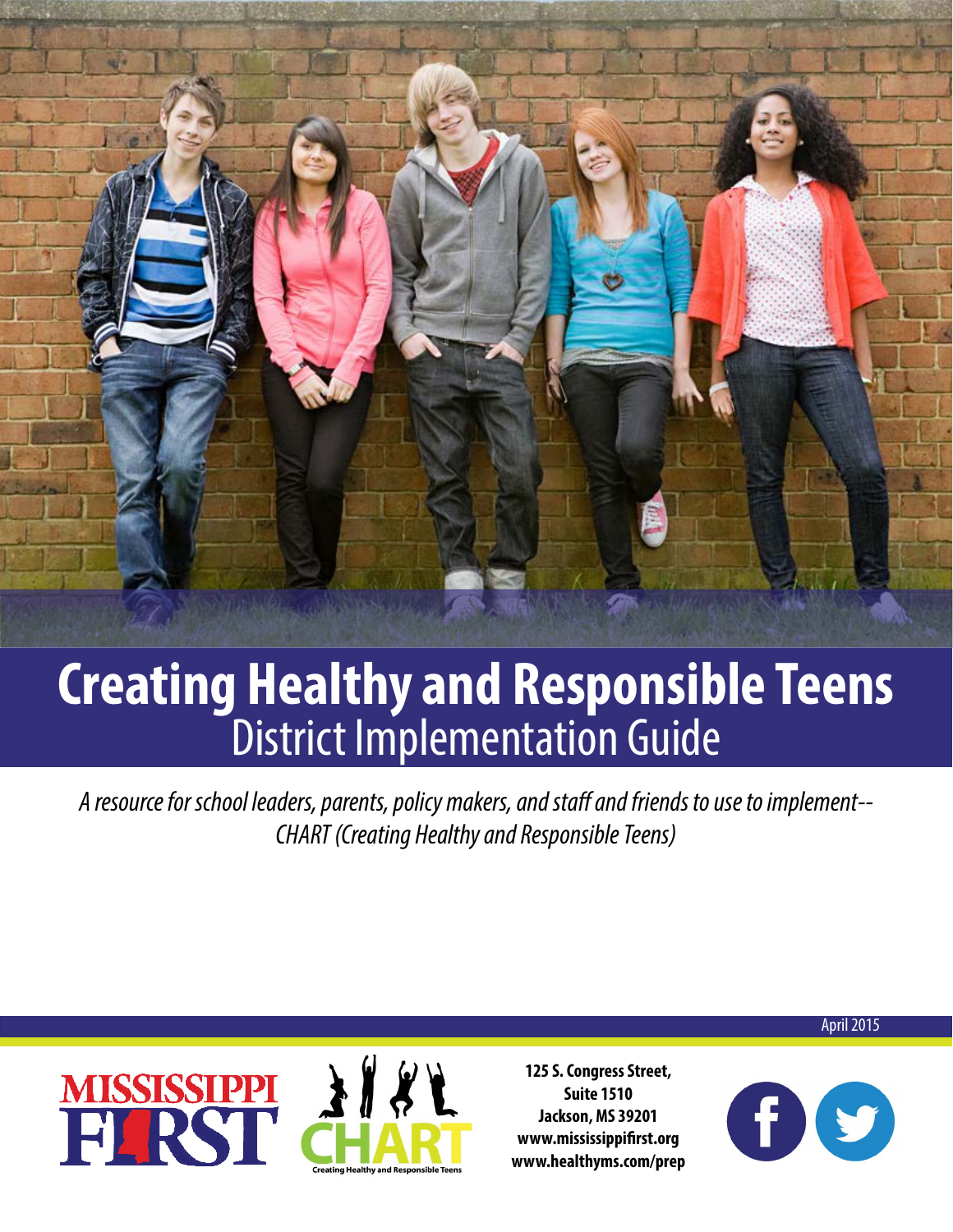| <b>Introduction</b>                                                                                                    | 1              |
|------------------------------------------------------------------------------------------------------------------------|----------------|
| <b>Understanding CHART</b>                                                                                             | 1              |
| Personal Responsibility Education Program (PREP)                                                                       | 1              |
| <b>CHART Process</b>                                                                                                   | 2              |
| <b>Mississippi's Sex Education Law</b>                                                                                 | 3              |
| <b>Mandated</b>                                                                                                        | $\overline{3}$ |
| Prohibited                                                                                                             | 4              |
| <b>Best Practices in Implementation</b>                                                                                | 5              |
| Select a Program Coordinator                                                                                           | 5              |
| <b>Course Selection &amp; Teacher Assignment</b>                                                                       | 5              |
| <b>Teacher Qualifications</b>                                                                                          | 5              |
| <b>Course Selection</b>                                                                                                | 5              |
| <b>Additional PREP Curriculum Requirements</b>                                                                         | 5              |
| <b>Parental Review &amp; Public Awareness</b>                                                                          | 8              |
| Implementing Opt-in                                                                                                    | 8              |
| <b>Implementation Milestones Plan</b>                                                                                  | 10             |
| Purpose                                                                                                                | 10             |
| <b>Instructions</b>                                                                                                    | 10             |
| Assistance                                                                                                             | 10             |
| <b>Fidelity Monitoring &amp; Evaluation</b>                                                                            | 10             |
| HB999 Compliance Checklist for School Districts                                                                        | 12             |
| <b>Implementation Milestones Time line</b>                                                                             | 13             |
| <b>Adulthood Preparation Subjects Form (Middle School)</b><br><b>Adulthood Preparation Subjects Form (High School)</b> | 16<br>17       |

### **[List of Appendices](#page-19-0)**

| A: CHART Partners and Contact Information              | 18 |
|--------------------------------------------------------|----|
| B: Sample Parent Consent Form (Middle School)          | 19 |
| B, Cont.: Sample Parent Consent Form (High School)     | 20 |
| C: Policy and Curriculum Reporting Form for HB 999     | 21 |
| D: Adulthood Preparation Subjects Detailed Description | רר |





**125 S. Congress Street, Suite 1510 Jackson, MS 39201 www.mississippifirst.org www.healthyms.com/prep**

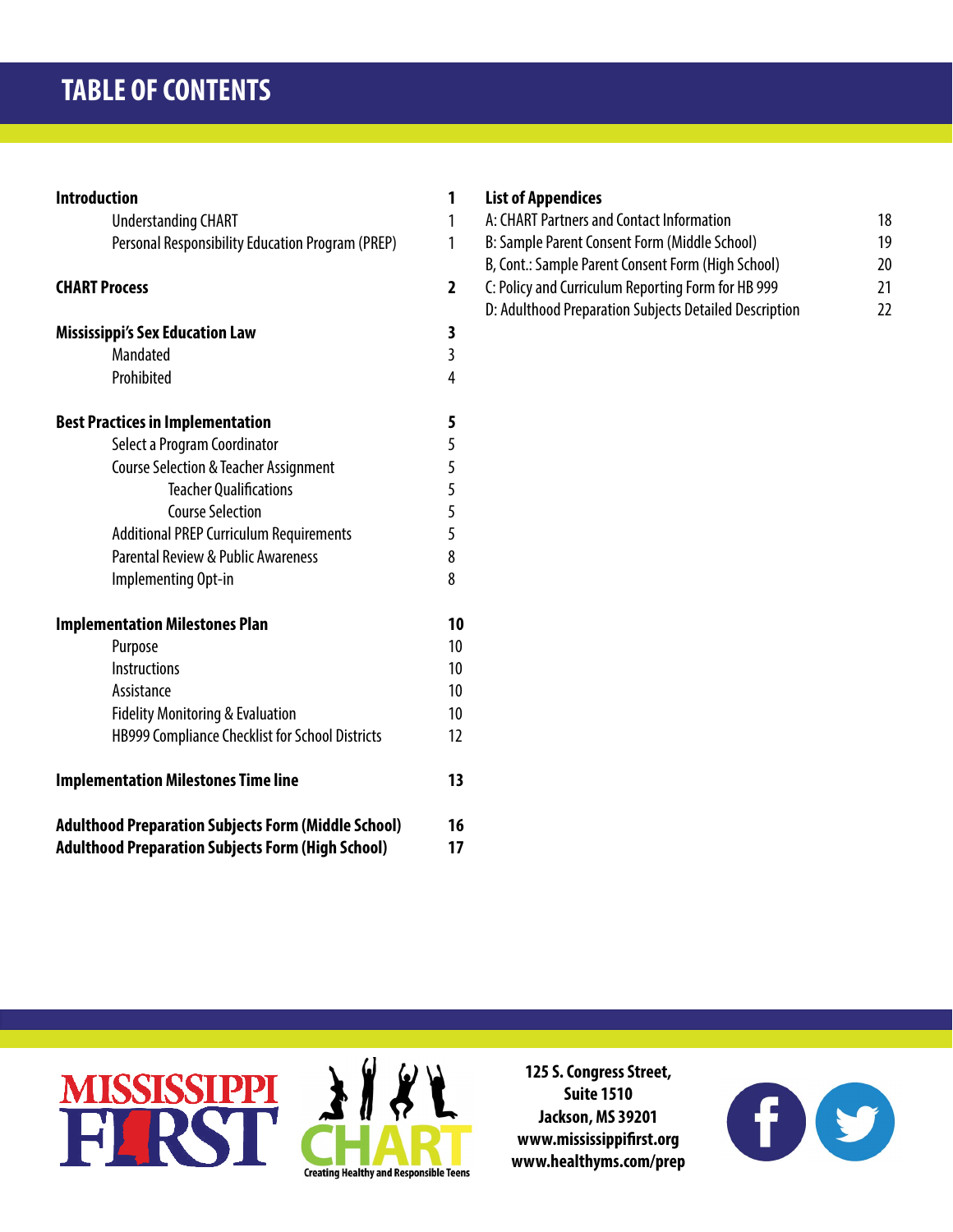# <span id="page-2-0"></span>**INTRODUCTION**

This *Implementation Guide* seeks to help school districts understand and comply with the requirements of the CHART Initiative, the PREP grant, and House Bill 999, Mississippi's sex education law. Throughout the guide, districts can find tips, checklists, best practices, and other useful information. At the end of the guide are appendices with further documents that may be of further support to CHART districts.

# **UNDERSTANDING CHART**

**The Creating Healthy and Responsible Teens (CHART)** Initiative was created by Mississippi First in conjunction with the Mississippi State Department of Health to r**educe teen pregnancy, improve teen sexual health, and increase responsible decision-making**. The CHART Initiative works with Mississippi school districts to increase adoption and implementation of comprehensive or "abstinence-plus" sex education policies and evidence-based, medically accurate, and age-appropriate programs.

# **PERSONAL RESPONSIBILITY EDUCATION PROGRAM (PREP)**

The Personal Responsibility Education Program (PREP) grant is a federal grant received by the Mississippi State Department of Health to support teen pregnancy prevention efforts in Mississippi public schools and communities. School districts that adopt of the CHART Model Policy are eligible for assistance from PREP to pay for curricula, staff training, and on-going technical assistance from the Mississippi State Department of Health's Bureau of Community and School Health.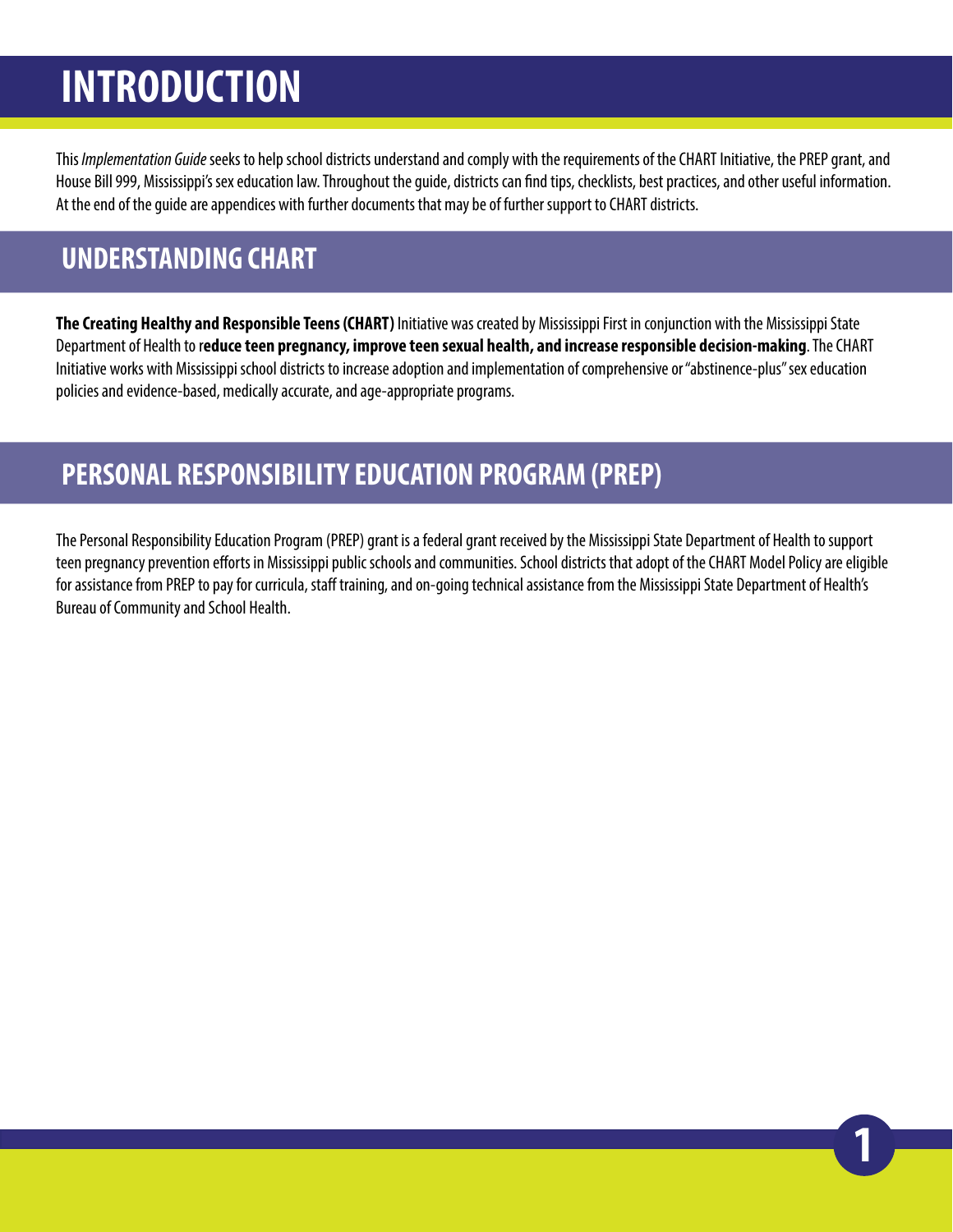# <span id="page-3-0"></span>**CHART PROCESS**



In order for districts to participate in the CHART Initiative and receive PREP funds, they must take four important steps.

1. **ADOPT CHART POLICY**—School districts must adopt the CHART policy by a majority vote of their school board.

2. **SIGN MOU with MSDH**—School districts that have adopted the CHART policy must sign a memorandum of understanding (MOU) with the Mississippi State Department of Health (MSDH) in order to become an official part of the CHART initiative and to receive PREP funds. Districts should report their adoption of the CHART policy to MSDH in order to receive a copy of the MOU. (See contact information in Appendix A.) When MSDH has a signed MOU on file for a district, MSDH is able to allocate and expend funds for that district.

3. **COMPLETE and RETURN IMPLEMENTATION MILESTONES PLAN**—Within 60 days of returning a signed MOU to MSDH, school districts should complete and return the Implementation Milestones Plan found in the Implementation Guide.

**2**

4. **CONDUCT IMPLEMENTATION & EVALUATION**—Districts with a signed MOU begin the process of implementation and ready themselves for evaluation with the help of MSDH.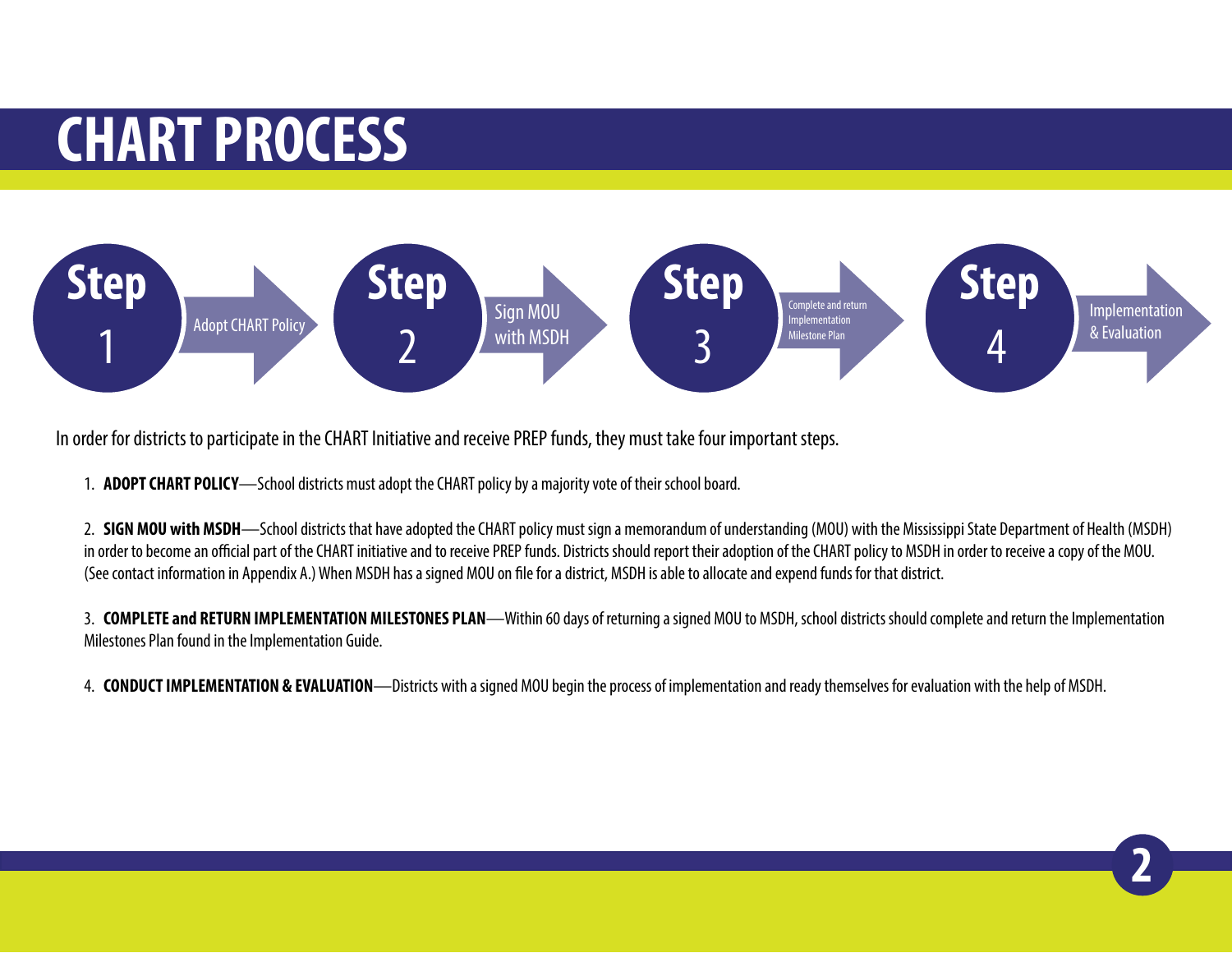# <span id="page-4-0"></span>**COMPLYING WITH HB999, MISSISSIPPI'S SEX EDUCATION LAW**

After the CHART Initiative began in July 2010, the Mississippi Legislature passed House Bill 999 (HB 999) in the 2011 legislative session. The purpose of HB 999 is to regulate sex education in Mississippi's public schools. (To read the full text of HB 999, please visit www.healthyschoolsms.org).



**CHART ADVANTAGE:** *The CHART Initiative, through the PREP grant, enables school districts to implement the state's new sex education law, House Bill 999, at minimal cost.*

Every CHART district must follow HB 999. The following sub-sections explain HB 999 by describing sex education-related actions that are

- mandated (what school districts must do) and
- prohibited (what school districts must NOT do).

Below each requirement a note in italics describes how CHART school districts will be able to meet the requirement.

# **MANDATED**

School district **must take** these actions in order to comply with HB 999.



### **1 Adopt a sex education policy**

Each school district is required to adopt a written sex education policy—either an abstinence-only or abstinence-plus policy—by June 30, 2012.



**MEETING THE REQUIREMENT:** *In CHART school districts, this requirement is satisfied by school board adoption of the CHART policy, an abstinence-plus policy.*



### **Implement a policy no later than the 2012-2013 school year**

School districts must begin instruction no later than the 2012-2013 school year.

**MEETING THE REQUIREMENT:** *CHART school districts will receive training, materials, and technical assistance before and during the school year. Districts must provide the Mississippi State Department of Health (MSDH) with a timeline of their planned implementation as part of the district's CHART Memorandum of Understanding with MSDH. All educators selected to participate in implementing CHART are required to attend training sessions for Draw the Line/Respect the Line (3-days) or Reducing the Risk (2-days).*



### **Select a curriculum from a list approved by the Mississippi Department of Education**

School districts must choose a curriculum from a list approved by the Mississippi Department of Education. Materials or activities (including videos, guest speakers, rallies, or brochures and handouts) which have not been approved by the Mississippi Department of Education as part of a written curriculum will not meet the school district's compliance burden under HB 999, even if the materials or activities do not directly contradict the law. The Office of Healthy Schools within MDE is responsible for maintaining the list of approved curricula for both abstinence-only and abstinence-plus.



**MEETING THE REQUIREMENT:***Every CHART curriculum has been approved by MDE and satisfies this requirement.*



### **Provide parents the ability to "opt-in"**

Parents must affirmatively sign a permission form in order for their children to participate.



**MEETING THE REQUIREMENT:** Every CHART district must distribute a permission form to parents as part of both HB 999 and the CHART Model policy. See **Appendix D** for sample permission forms and the "Best Practices" chapter of this guide for guidance on the best ways to distribute and collect the permission form.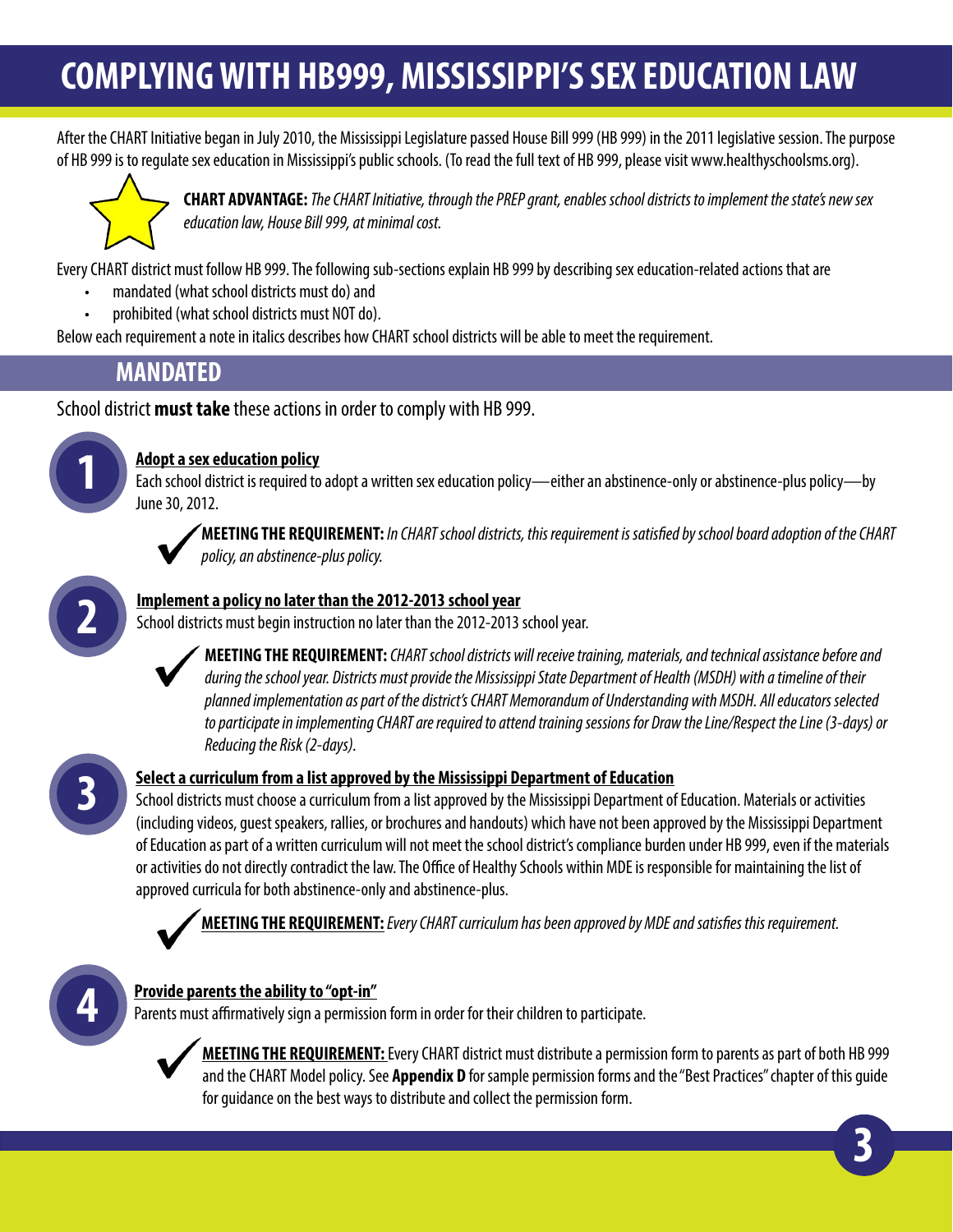# **MANDATED CONTINUED**



### **Provide parents the right to review of sex ed curriculum prior to instruction**

The law grants parents the right to review written curriculum materials at least one week prior to the beginning of instruction. Every CHART district must inform parents of their right to review curriculum materials. See the "Best Practices" chapter of this guide for guidance on how to implement this requirement of HB 999 and the CHART Model Policy.

# **PROHIBITED**

School districts **must not violate** the following prohibitions in order to comply with HB 999.



### **NO condom demonstrations**

HB 999 very specifically prohibits condom demonstrations in a sex education class in public school. The law states, "In no case shall the instruction or program include any demonstration of how condoms or other contraceptives are applied" and later adds "Based on curriculum approval decisions, the Mississippi Department of Education has interpreted this language to mean that schools may not demonstrate to students how to correctly apply a condom nor may schools show a video of someone applying a condom. However, discussions of condom "do's" and "don'ts"—such as using a new condom in each sexual encounter and not using expired condoms are allowed.



**MEETING THE REQUIREMENT:***This HB 999 prohibition was a key consideration during MDE's curriculum review process. Therefore, every CHART curriculum, since it has been approved by MDE, satisfies this requirement. CHART districts do not need to worry about interpreting this prohibition and its dimensions on their own.* 



**3**

### **NO instruction on abortion as a means to prevent the birth of a baby**

Schools are prohibited from teaching students that abortion may be used as a means to prevent the birth of a baby.



**MEETING THE REQUIREMENT:** *Every CHART curriculum, since it has been approved by MDE, satisfies this requirement. Therefore, CHART districts do not need to worry about interpreting this prohibition and its dimensions on their own.* 

### **NO co-ed classes**

School districts are not permitted to teach sex education in co-ed classes (classes with both boys and girls). Therefore, in addition to having an alternative placement for children whose parents declined to sign the permission form, schools must have at least two sex education classes: one for boys and one for girls. In total, this means that school districts must accommodate three groups of children: 1) boys who have opted-in, 2) girls who have opted-in, and 3) children who have not opted-in.



**MEETING THE REQUIREMENT:***CHART districts should consult the "Best Practices" chapter of this guide for assistance in scheduling sex education to meet this requirement.*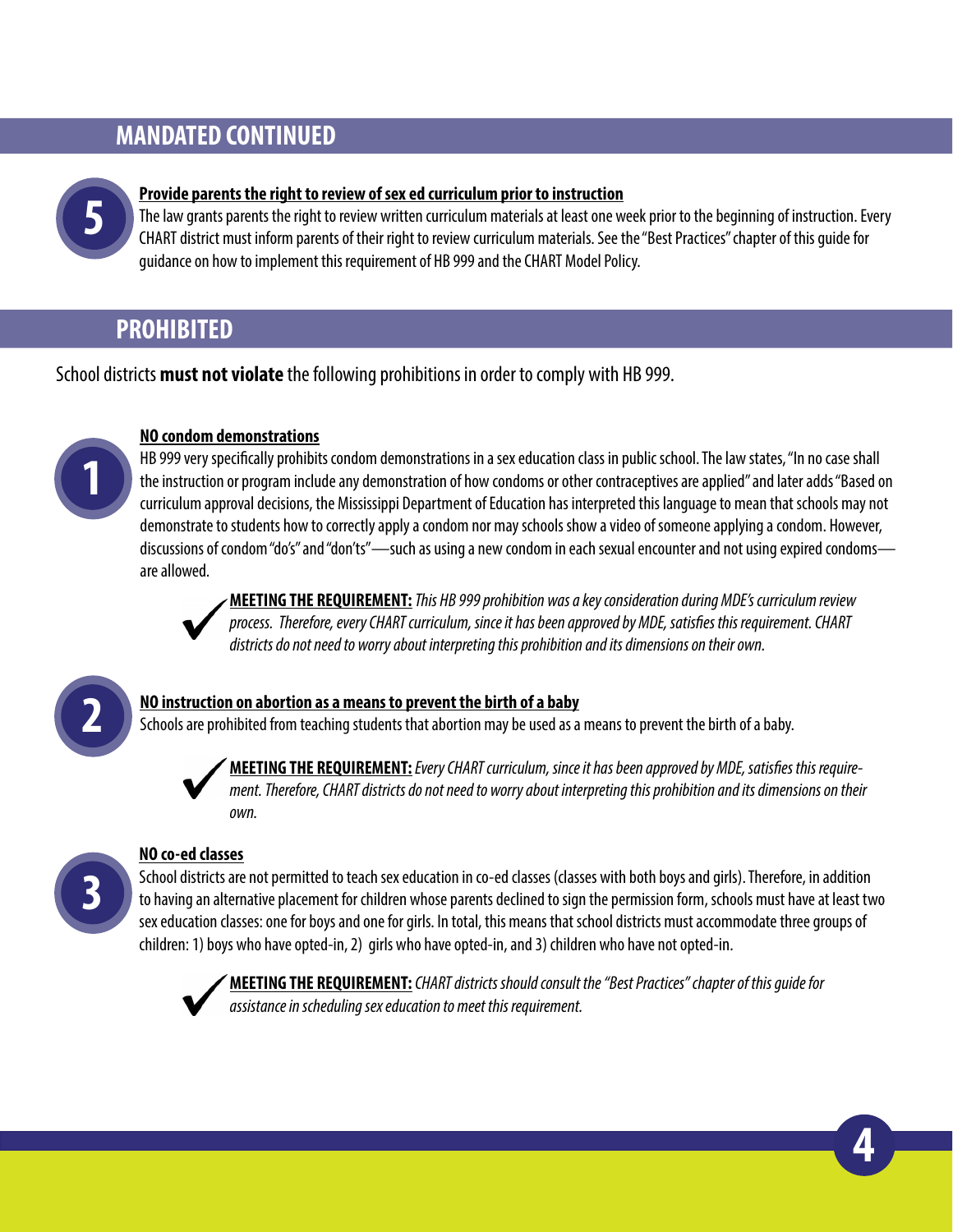# <span id="page-6-0"></span>**BEST PRACTICES IN IMPLEMENTATION**

## **SELECTING A PROGRAM COORDINATOR**

The *CHART Model Policy* requires school districts to designate a **Program Coordinator** for the CHART Initiative.

# **COURSE SELECTION & TEACHER ASSIGNMENT**

Determining when sex education will take place and who will teach the class is a job that requires long-term planning on the part of CHART school administrators. To increase the impact of the CHART Initiative, schools must make decisions that are likely to ensure every student has the opportunity to take sex education from a competent and confident instructor. **This section provides important information to assist CHART districts in selecting the course in which to teach the sex education program and in assigning the best teachers to the class.** While school districts may have unique needs and circumstances, these suggestions are likely to be relevant to most districts.

# **TEACHER QUALIFICATIONS**

Assigning competent and confident educators to teach sex education is very important, especially in the initial implementation phase when the school, the students, and the community are adjusting to the new state mandate. HB 999 is silent on the qualifications of teachers who may teach sex education. However, the CHART Model Policy requires school districts to have specific licensure or endorsements and to receive training.

### **Licensure/Endorsements**

The CHART Model Policy specifies that CHART curricula "will be taught by **licensed health educators, family and consumer science educators, or educators with a health education and/or science endorsement."** All schools will have at least one staff member with at least one of these qualifications already on payroll. School should use existing staff to teach sex education and not feel required to hire new staff or to assign the school nurse to teach sex education (unless the nurse wishes to teach the course).

### **COURSE SELECTION**

All of the CHART programs are intended to fit into an existing course offered by the school.

The first issue that CHART districts should consider in making this decision is **whether the course reaches every student.** Placing the sex education program in an elective course that very few students take will significantly diminish the impact that CHART will have, even though all CHART curricula have been proven effective.

Secondly, CHART districts should consider **whether the current demands of the course can accommodate a sex education unit**. The curriculum in state-tested subjects, for example, may be too carefully structured and paced to allow for additional lessons, especially if the objectives of the sex education course do not align well. Another example might be a class that is only offered for one nine-week period in which the course is just not long enough to absorb extra lessons.

Courses that are likely to meet the needs of most districts are listed by grade level below. Each school district should choose the course that is best suited for their population of students, even if that course is not listed here.

#### **Middle school (6-8)** *Physical Education/Health*

**• Pros**

o Gender separation at some or all grades—Many school districts begin separating students by gender for PE/Health in middle school, which starts in grade 6 or 7. Since gender separation is a state requirement for sex education, teaching sex education in a class that is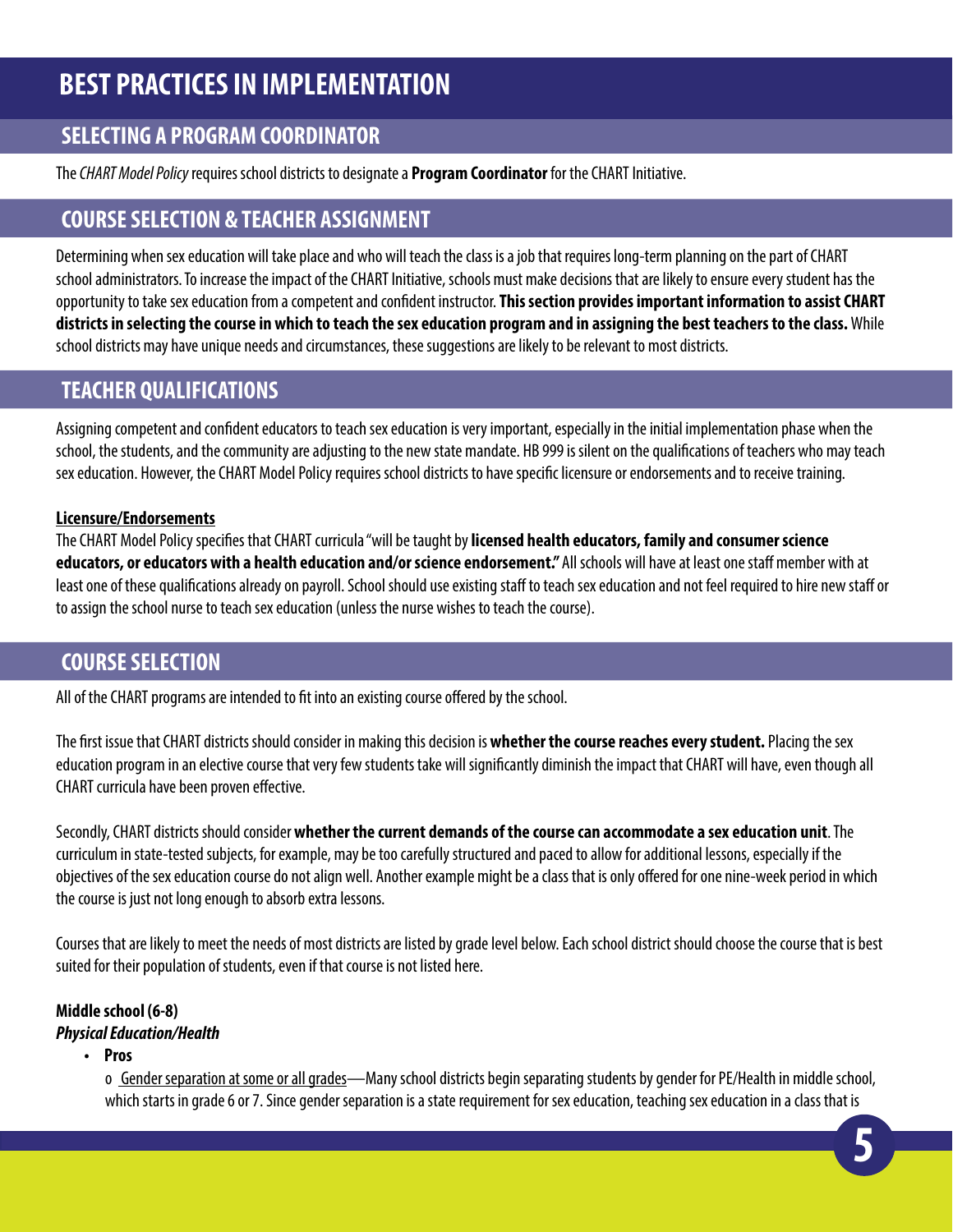already separated by gender reduces the compliance burden on the district.

o High-degree of curriculum alignment—The Mississippi Comprehensive Health Framework aligns very well with the objectives covered in the CHART middle school option. This enables the instructor to teach course objectives through the CHART program without needing to move more quickly through the course's required objectives.

o Current teachers are likely to have necessary licensure/endorsements—Licensed health educators or educators with a health endorsement are eligible to teach sex education; the health classroom teacher would likely have the required qualifications.

### **• Cons**

o May be elective in some districts—Not all students are required to take this course in some school districts. As a result, the school district would have to plan how to reach students not enrolled in this course or would accept that not all students will have the opportunity to take sex education.

o May be a half-credit course—Some schools may teach this course for a short period of time (such as within one nine-week period or one semester). While this may not present too great of a barrier in selecting PE/Health, a shorter course may make it harder for schools to meet all of the objectives required by both the course and the CHART curricula.

### *Science*

### **• Pros**

o Required course—Since science is a core academic subject, all students will take the course. This enables sex education to have the broadest impact possible.

o Current teachers are likely to have necessary endorsements—Teachers with a science endorsement are eligible to teach sex education; the regular science teacher would likely have the required qualifications.

o Flexibility in staffing—Unlike other courses which may be taught by only one teacher, most schools have several teachers who teach science. This gives the school some flexibility in assigning teachers to deliver the material. One or two science teachers could rotate through all of the science classes while the other science teachers temporarily cover the sex ed teachers' classes.

### **• Cons**

o State-tested in 8th grade—Eighth grade science is a state-tested subject, which may make it hard for many districts to add anything to the curriculum. Schools may choose to teach sex education in this course in the 6th and 7th grades, but schools may find it burdensome to devise an alternative for a single grade.

Some curriculum misalignment—While some of the objectives taught in sex education align with the objectives in science (such as information about disease and disease prevention), many of the objective do not align (such as those about communication, healthy relationships, and goal-setting).

o Co-ed at all grade levels—Science is very rarely, if ever, taught in a single-sex environment in Mississippi public schools. School districts would need to plan for gender separation.

### **High school (9-12)**

### *Health*

### **• Pros**

o Required for graduation—This course is required for high school graduation, meaning that all students will take it at some point. This enables sex education to have the broadest impact possible.

o Primarily targeted to 9th and 10th graders—Most high school students take this course early in their high school career—9th or 10th grade. This works well with the recommendations of both the curriculum writers and state health professionals who state that these programs are best with younger students.

o High degree of curriculum alignment—The Mississippi Comprehensive Health Framework aligns very well with the objectives covered in the CHART high school option. This enables the instructor to teach course objectives through the CHART program without needing to move more quickly through the course's required objectives.

o Current teachers are likely to have necessary licensure/endorsements—Licensed health educators or educators with a health endorsement are eligible to teach sex education; the regular health teacher would likely have the required qualifications.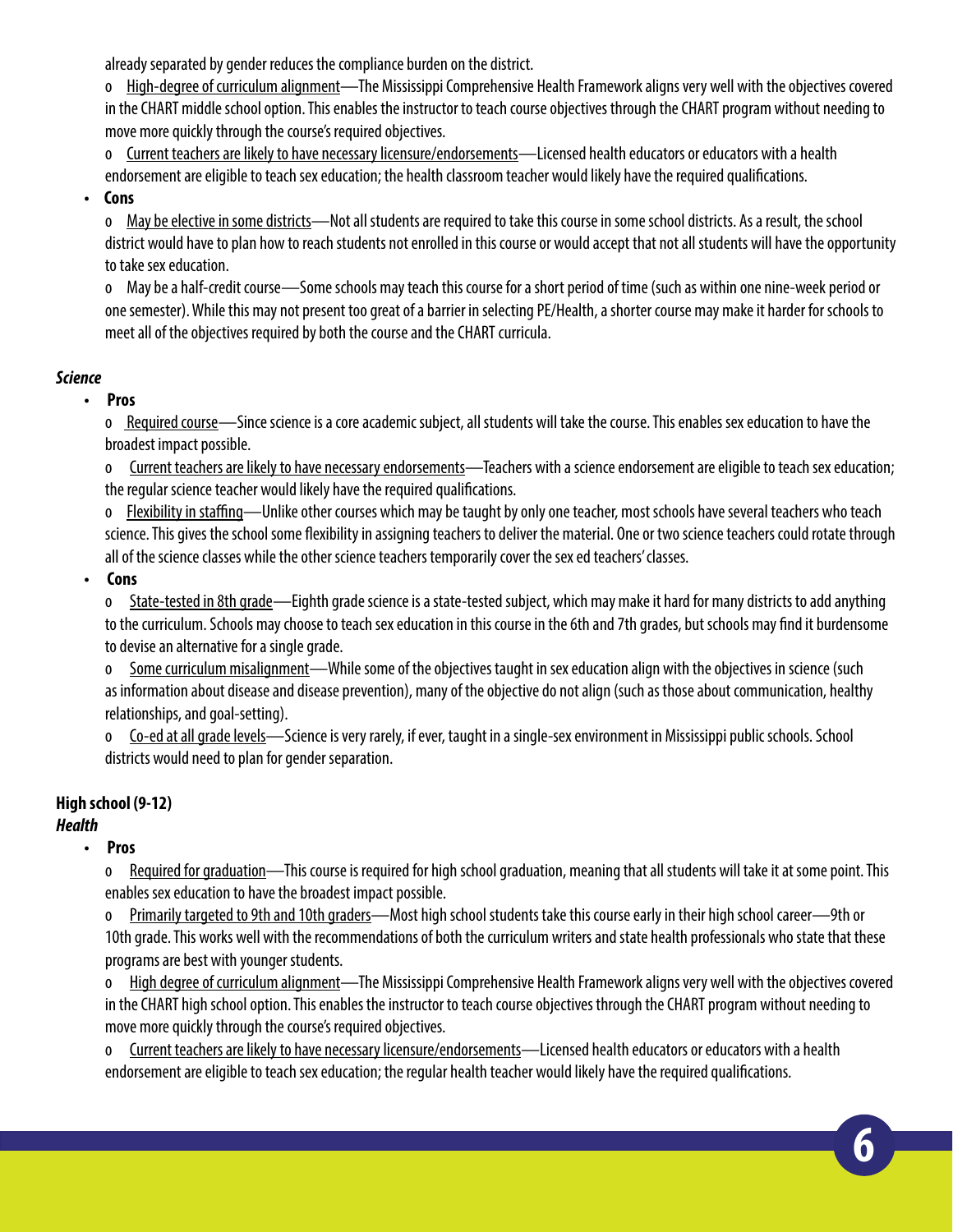### **• Cons**

o Co-ed course at high school level—Unlike in the lower grades, high schools usually teach health and physical education in two separate classes, and health is often taught as a co-ed course. Therefore, the school may need to plan for gender separation.

o May be a half-credit course—Some schools may teach this course for a short period of time (such as within one nine-week period or one semester). While this may not present too great of a barrier in selecting PE/Health, a shorter course may make it harder for schools to meet all of the objectives required by both the course and the CHART curricula.

### *Physical Education*

**• Pros**

o Gender separation at all grades—Physical education is usually taught as a single-sex course at all grade levels in high school.

**• Cons**

o Elective course—Unlike health, some high schools do not require a credit in physical education for graduation. Unless an unusually large number of students choose to take this course, many students will not have the opportunity to take sex education if the district solely offers sex education in this course.

### *Family and Consumer Science (vocational)*

**• Pros**

o High degree of curriculum alignment—The Family and Consumer Science curriculum aligns very well with the objectives in the high school CHART option. This enables the instructor to teach course objectives through the CHART program without needing to move more quickly through the course's required objectives.

o Current teachers are likely to have necessary licensure—Licensed family and consumer science teachers are eligible to teach sex education; the regular classroom teacher would likely have the required qualifications.

**• Cons**

o Elective course—This course is most often offered within the district's vocational center as an elective course. Unless an unusually large number of students choose to take this course, many students will not have the opportunity to take sex education if the district solely offers sex education in this course.

o Co-ed course—This course is not taught in a single-sex class. Therefore, the school would need to plan for gender separation.

### **Other options**

### *Homeroom, advisory, or lunch period*

Some school districts have regularly scheduled time in which students are not in a structured course, such as homeroom. During these times, students may participate in sustained silent reading or career planning; or they may listen to presentations by community members, complete school forms, or receive tutoring or enrichment. Other schools may have extended lunch periods or extended first periods. Schools unable to find an appropriate course for CHART curricula can consider placing the sex education program within one of these types of time periods. Schools will still have to abide by all of the HB 999 requirements, the CHART Model Policy requirements, and the PREP requirements, even if sex education is implemented during school hours but not within a course. Schools should also consider the length of time needed for the lessons - between 45 and 50 minutes - whereas a homeroom period may only last for 20 minutes.



Special assemblies are not allowed: In the past, when schools have offered sex education, schools have organized a presentation or guest speaker for a school-wide or grade-level assembly. These assemblies may feature some aspect of audience participation, but the majority of the assembly is usually in lecture format with no future follow-up. All of the CHART curricula were developed for a traditional classroom setting of no more than 30 children per instructor. The smaller setting allows for teacher-student and peer interactions that are part of the curricula. Furthermore, students will be less likely to participate or ask questions in a larger setting, even though special assemblies would still be single-sex. Unless a school has a very small number of children per grade, special assemblies would not allow the CHART curricula to be implemented with fidelity.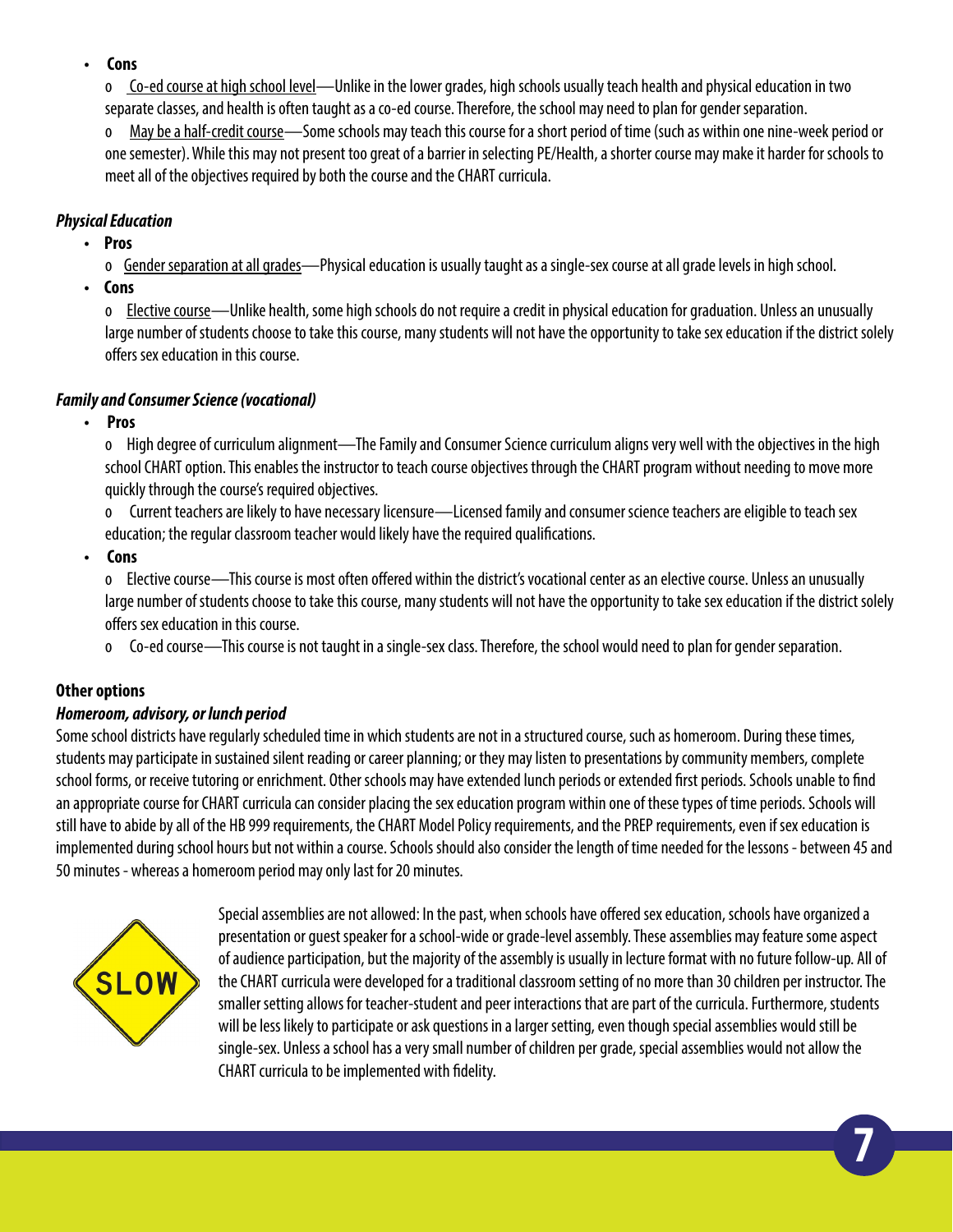# **ADDITIONAL PREP CURRICULUM REQUIREMENTS**

### **Adulthood Preparation Subjects**

The Patient Protection and Affordable Care Act authorized funding for PREP grantees with the requirement that instruction on three of six "Adulthood Preparation Subjects" outlined in the funding announcement are incorporated in curriculum implementation. Each curriculum chosen by the Mississippi State Department of Health **ALREADY** addresses the Adulthood Preparation Subjects. As a result, CHART districts can demonstrate full compliance with this statutory requirement **without additional instruction**.

### **PARENTAL REVIEW & PUBLIC AWARENESS**

HB 999 and the CHART policy are careful to protect parents' rights to be informed and to make decisions regarding their child's sex education. In addition to the opt-in requirement, both HB 999 and the CHART policy require school districts to make curriculum materials available to parents for review prior to the commencement of sex education instruction.

### **Public Awareness of Abstinence-Plus and CHART**

Parents must be notified that they have a right to review curriculum materials and given information about how to exercise that right. The CHART policy requires districts to publish and disseminate the CHART policy and provide general information about abstinence-plus education and the approved curriculum.

- MSDH Brochures—The Mississippi State Department of Health has produced brochures for parents that explain abstinence-plus education. Districts interested in these brochures should contact MSDH PREP Program Staff (see **Appendix A**).
- Using the district's website—A natural location for parents to review the CHART policy, see permission slips, and understand their right to review curriculum materials is the district website. In addition, we recommend the district provide a small number of hard copies in its central office and the front offices of affected schools for parents who are not able to connect to the internet.

• Community-wide town hall meetings—The CHART policy requires school districts to host at least one meeting to educate community members on the program and its potential long-term effect on reducing the number of students affected by teen birth and sexually transmitted infections. These meetings can be held in conjunction with other school or district events such as PTA meetings, open houses, or orientations. MSDH will assist school districts in planning these meetings. The purpose of these meetings to familiarize the public on the content of the CHART policy, including parental rights, and the substance of approved curricula the district will be using. Staff members trained in the curricula should be on hand to answer questions. Districts should also have copies of the permission forms for parents to review.

### **Procedure for Parental Review**

Although parents have a right to review curriculum materials, districts do not have to send home copies of the curriculum with every child. Rather, districts should make a full set of curriculum materials available at a convenient location (such as the front office of an affected school) and direct interested parents to that location. Districts should offer parents a place to sit and review the curriculum (such as an empty office, the library, or a conference room) and may ask parents who come to review materials to sign-in. Districts should also consider providing parents who come in to the school to review the curriculum the contact information of a teacher or administrator who has been trained in the curriculum and can answer questions.

### **IMPLEMENTING OPT-IN**

In compliance with Mississippi law, students are not required to participate in sex education, regardless of the policy adopted by the district. (Traditional courses in the biological sciences are not included in this "opt-in" provision, even if sex education curricula are taught as units within science courses. Parents may choose to exclude students from the sex education curricula but not the whole course.) HB 999 requires parents to sign a permission form opting their child into sex education. Schools can increase the likelihood that parents will "opt-in" by developing good procedures in the distribution and collection of the permission form. The greater a district's participation in the sex education program, the larger the impact the program will have and the easier it will be for the district to accommodate the few students who do not opt-in. As a result, districts have every reason to increase opportunities for parents to understand the sex education curricula and to exercise their right to opt into the program.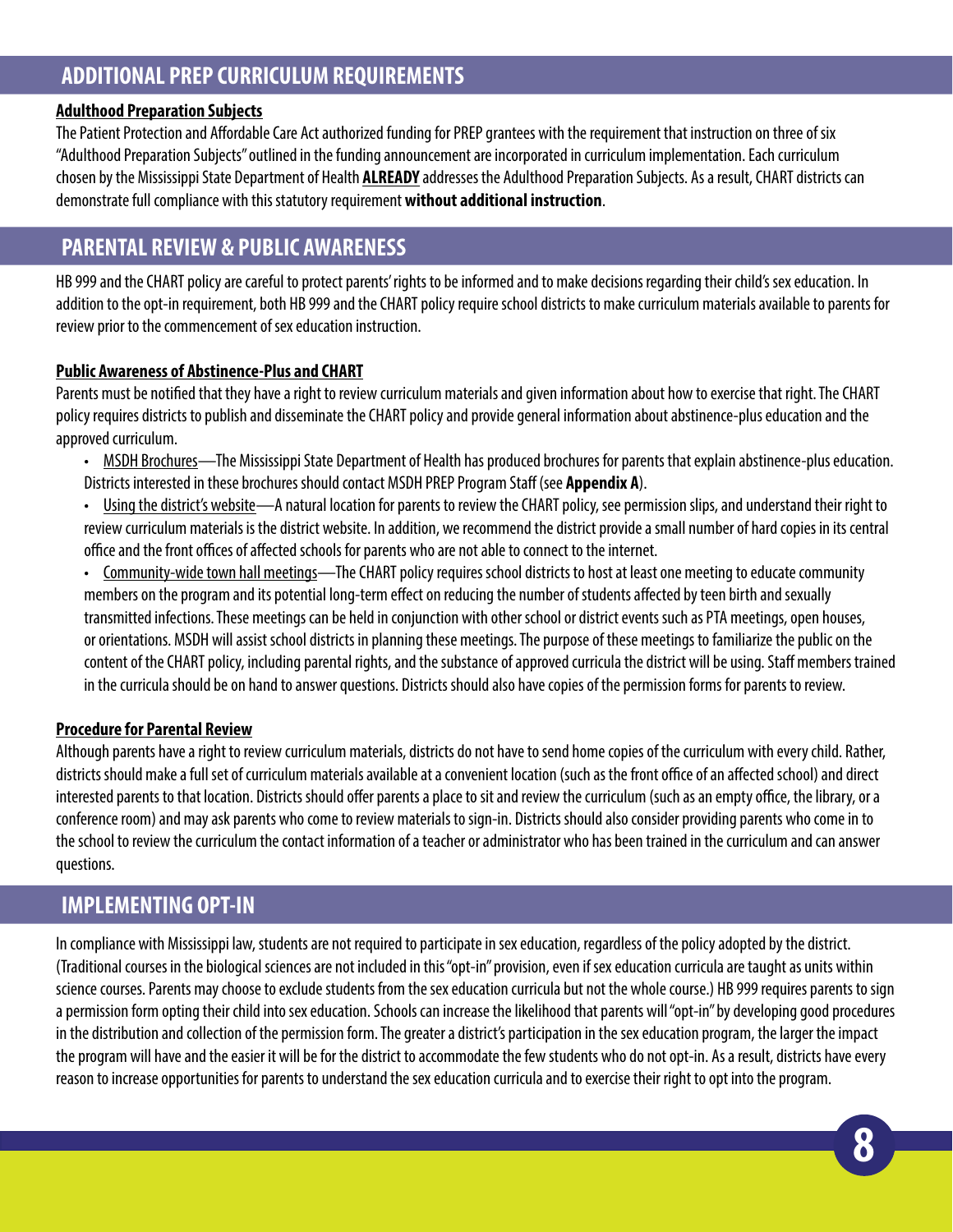### **Form Distribution & Collection**

The Mississippi Department of Education suggests the following options for distributing and collecting permission forms for sex education:

- a) Signed at first parent-teacher conference;
- b) Signed at Open House
- c) Sent home in Back-to-School packets, and/or
- d) Made available on school website for download.

The MSDH will also assist school districts in planning their required community meeting at which districts can distribute and collect permission forms. In order to increase the likelihood that all parents wanting to opt-in have the opportunity, we recommend that school districts use multiple methods to distribute and collect permission forms. Students should also be reminded that they can only participate in sex education classes if their parent/guardian provides a signed permission form for them.

### **Sample Forms**

A good permission form:

- clearly describes the choice presented to parents—whether to allow their child to participate in abstinence-plus sex education;
- summarizes the content of the curriculum, and
- ensures that parents understand how to exercise their right to opt-in and the process to review curriculum materials prior to making a decision.

MSDH has created a sample permission form that districts should consider using (see **Appendix B**).

### **Advanced Notice**

Both HB 999 and the CHART policy require school districts to provide parents at least one week's notice before instruction begins. However, we recommend that districts *distribute permission forms one week in advance at the latest*. Ideally, districts would distribute permission forms as soon as possible once the school year begins.

### **Students Who Do Not Opt-In**

Since HB 999 gives parents the right to exclude their child from sex education, school districts cannot penalize students who do not opt-in. However, this does not mean that some students should get a "free" period while other students learn about teen pregnancy prevention. According to the CHART model policy, *students not participating in the district's abstinence-plus program must complete alternative coursework for the duration of the program.* Districts are free to design their own plans for alternative coursework but might consider the following:

- Other health-related topics—Students who do not participate in sex education are still able to learn about health-related topics such as drug and alcohol prevention or nutrition and obesity.
- Academic remediation/enrichment—Schools might take this opportunity to provide academic remediation or enrichment for students who do not take sex education.

Districts must also determine how they will staff the group of students who do not opt-in and where these students will meet during the sex education course.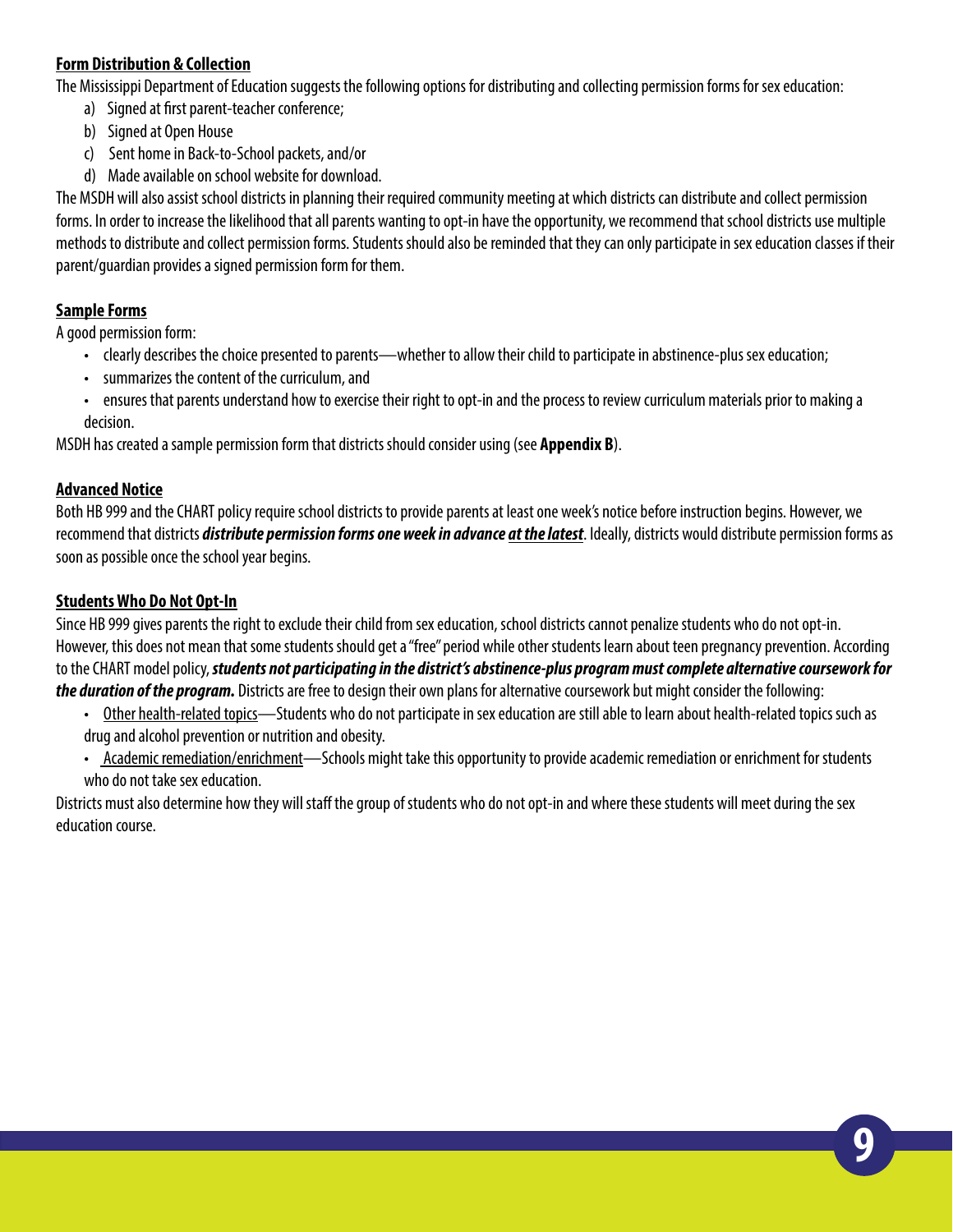# <span id="page-11-0"></span>**IMPLEMENTATION MILESTONES PLAN**

# **PURPOSE**

The purpose of the Implementation Milestones Plan is to help CHART school districts think through issues related to effective implementation and to help the Mississippi State Department of Health (MSDH) develop district-specific technical assistance for each CHART school district. In the pages that follow, school districts will find checklists and forms that must be completed and returned to MSDH as well as examples and recommendations to help districts complete this work.

# **INSTRUCTIONS**

Before completing this plan, please read the "Best Practices" section for tips and guidance.

HB 999 Compliance Checklist—Complete this checklist to ensure that the district is in compliance with HB 999.

Implementation Milestones Timetable—Complete this timetable to provide information about how the district will implement that important elements of the CHART policy and the PREP grant.

Adulthood Preparation Subjects Form—Complete these forms to show that the district will comply with the Adulthood Preparation Subjects requirement in the PREP grant.

## **ASSISTANCE**

The Mississippi State Department of Health is able to provide guidance and technical assistance for CHART districts. Contact information can be found in **Appendix A** for MSDH – PREP Program Staff, 601-576-7781.

## **FIDELITY MONITORING & EVALUATION**

Implementation fidelity assesses whether the core components of the educational curriculum where actually implemented. An implementation fidelity log will be required for completion by teachers of both middle and high school curriculum. The log will allow both the school and MSDH to measure the school's programmatic success of implementation.

Pre/post tests will be used to examine whether short-term knowledge learning objectives have been met. A simple pre-test/post-test assessment design can be used to measure pre-instruction levels and post-instruction changes in student learning.

CHART districts will be evaluated based on performance measures related to program implementation. These measures will include student participation characteristics and demographics, implementation features and challenges, program fidelity, and teacher perceptions of quality program measures and challenges.

CHART districts will be required to submit quarterly implementation reports based on their Implementation Milestone Plan identifying progress made to date. Fidelity monitoring logs completed by teachers will be due on a bi-weekly basis. The bi-weekly reporting will provide teachers with the tools needed to recognize if a challenge exists within their implementation plan.

Complete teacher training manuals including fidelity logs and evaluation checklists will be provided to CHART districts teachers during required MSDH trainings.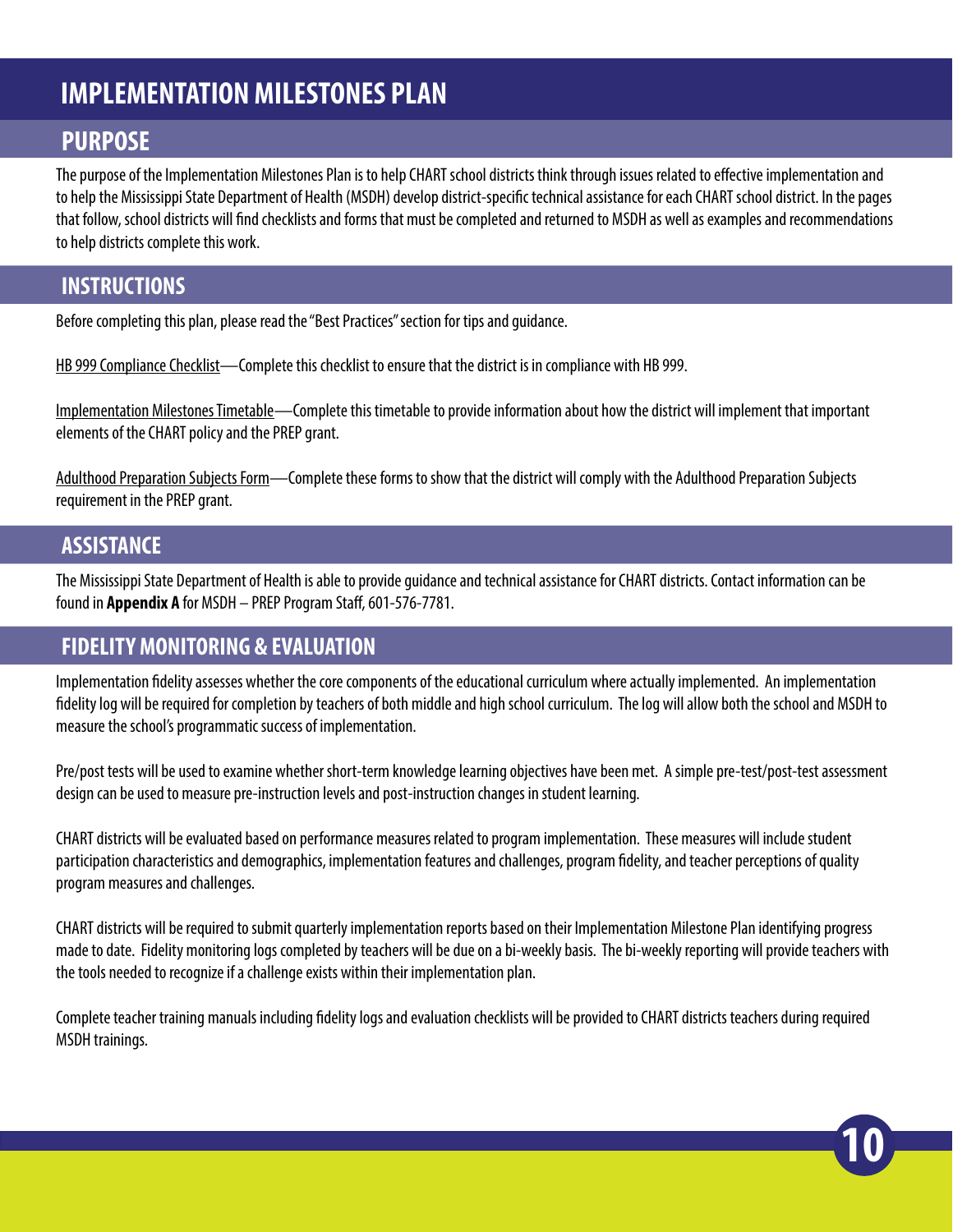

**IMPORTANT NOTE:** If CHART districts choose to use outside funds to serve students in the same target population as the CHART Initiative (whether during or after school), districts should be aware that this will affect the evaluation of the efficacy of both programs.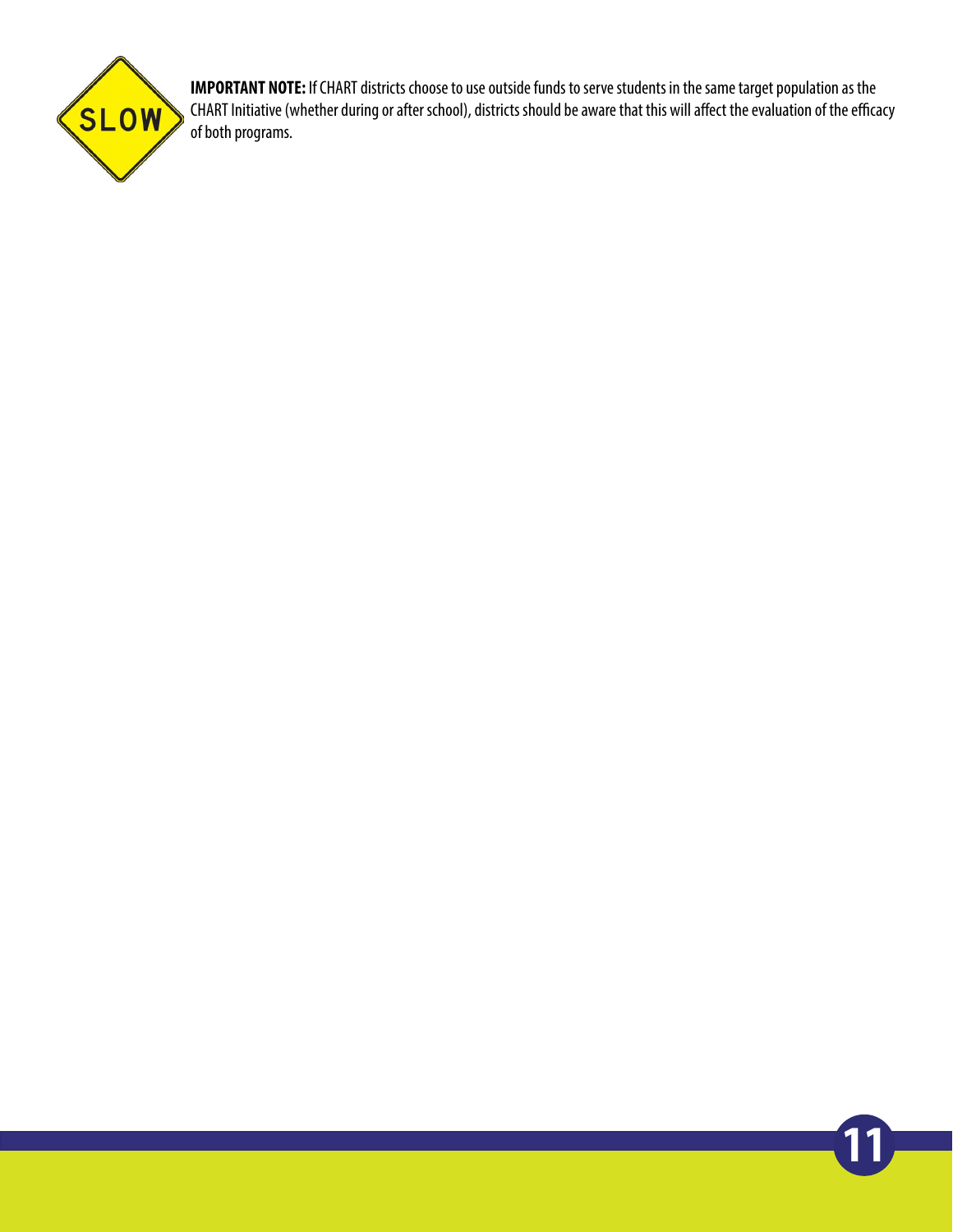# **HOUSE BILL 999 COMPLIANCE CHECKLIST FOR SCHOOL DISTRICTS**

| <b>Mandated</b>                                                                                  | <b>Prohibited</b>                                                       | <b>Allowed</b>                            |
|--------------------------------------------------------------------------------------------------|-------------------------------------------------------------------------|-------------------------------------------|
| Adopt a sex education policy                                                                     | NO condom demonstrations                                                | Choose abstinence-only or abstinence-plus |
| Date of adoption:                                                                                |                                                                         | Policy choice:                            |
|                                                                                                  |                                                                         | Abstinence-plus                           |
|                                                                                                  |                                                                         | Date MDE reporting form submitted:        |
|                                                                                                  |                                                                         |                                           |
| Implement a policy by school<br>year of 2012-2013                                                | NO instruction on abortion as a<br>means to prevent the birth of a baby |                                           |
| Select a curriculum from a list<br>approved by the Mississippi<br><b>Department of Education</b> | NO co-ed classes                                                        |                                           |
| Curriculum choice(s):                                                                            |                                                                         |                                           |
| Draw the Line (middle)                                                                           |                                                                         |                                           |
| Reducing the Risk (high)                                                                         |                                                                         |                                           |
| Provide parents the ability to<br>"opt-in"                                                       |                                                                         |                                           |
| Provide parents the right to<br>review of sex ed curriculum prior<br>to instruction              |                                                                         |                                           |

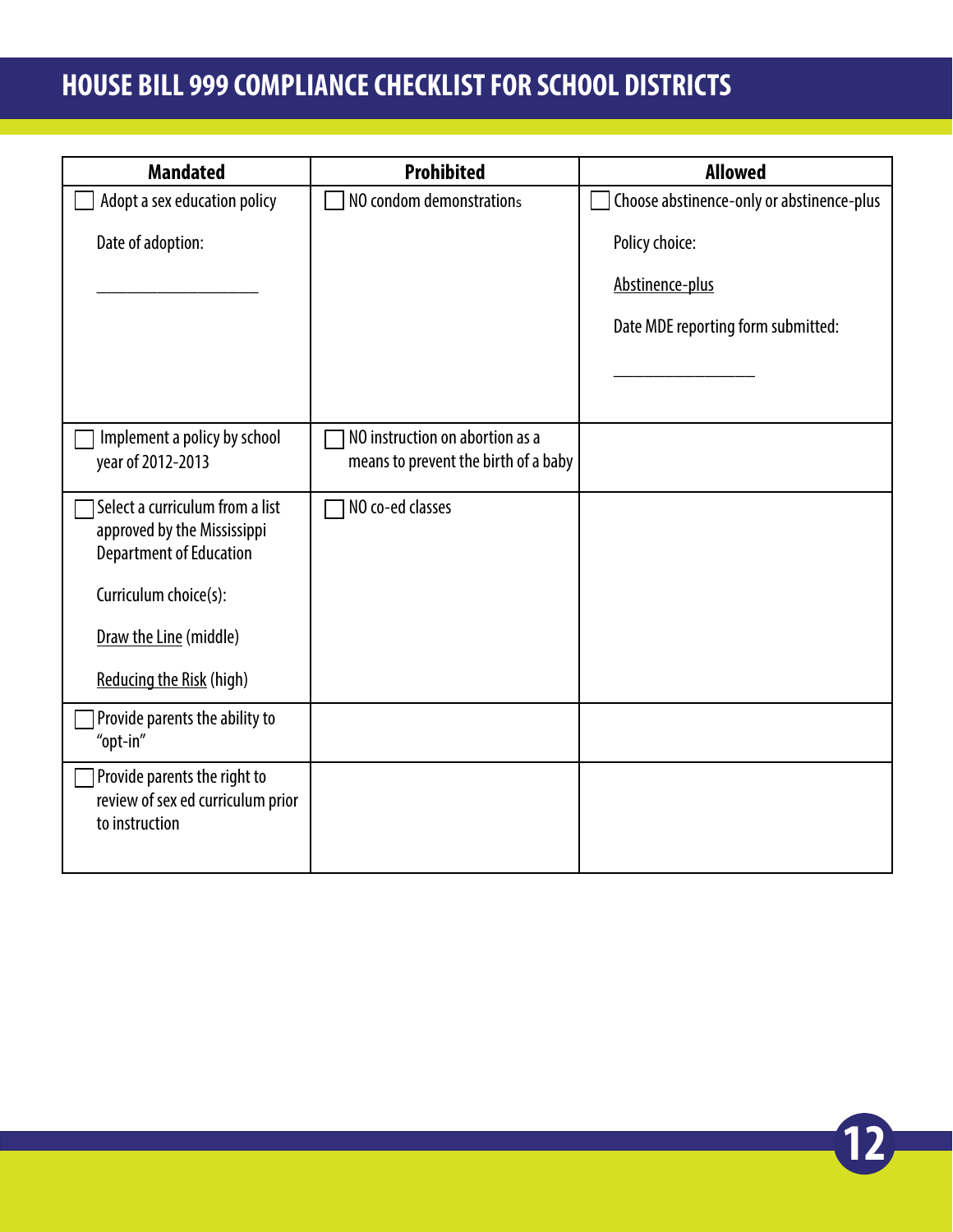### **School District Name:\_\_\_\_\_\_\_\_\_\_\_\_\_\_\_\_\_\_\_\_\_\_\_\_\_\_\_\_\_\_\_\_\_\_\_\_\_\_\_\_\_\_\_\_\_\_\_\_\_\_\_\_\_\_\_\_\_\_\_\_\_\_\_\_\_\_\_\_\_\_\_\_\_\_\_\_\_\_\_\_\_\_\_\_\_\_\_\_\_\_\_\_\_**

Suggested milestones have been listed, but school districts should add, change, or re-arrange these suggestions to fit their needs. The milestones in this chart should encompass work that takes place from the time the dist MOU to the end of the 2012-2013 school year.

| <b>Milestone</b>                                                                                                                       |                                                                    | <b>Relevant Activities</b>                                                                        |                                                                             | <b>Timeline for Completion</b>                       |
|----------------------------------------------------------------------------------------------------------------------------------------|--------------------------------------------------------------------|---------------------------------------------------------------------------------------------------|-----------------------------------------------------------------------------|------------------------------------------------------|
|                                                                                                                                        | <b>Individual Responsible</b>                                      |                                                                                                   | <b>Start</b>                                                                | End                                                  |
| What major milestones must be met<br>throughout the year in order to demonstrate<br>full and effective implementation of the<br>model? | Who will be responsible for ensuring that<br>the milestone is met? | Briefly describe the activities associated<br>with satisfactory completion of the mile-<br>stone. | When will the work begin and end?<br>open-ended dates, such as "on-going."] | [USE SPECIFIC DATES, such as month/year, rather than |
| <b>Adopt CHART policy</b>                                                                                                              |                                                                    | Date of adoption:                                                                                 |                                                                             |                                                      |
| Complete and return the CHART MOU to<br>MSDH                                                                                           |                                                                    | Date mailed:                                                                                      |                                                                             |                                                      |
| Notify MDE of policy adoption (complete<br>MDE reporting form)                                                                         |                                                                    | Date mailed:                                                                                      |                                                                             |                                                      |
| Designate a District Coordinator                                                                                                       |                                                                    | <b>Name of District Coordinator:</b>                                                              |                                                                             |                                                      |
| Select curriculum                                                                                                                      |                                                                    |                                                                                                   |                                                                             |                                                      |
| Select teachers for sex education                                                                                                      |                                                                    | Names and certification/endorsement of<br>sex education teachers:                                 |                                                                             |                                                      |
| <b>Complete and return Curriculum Selection</b><br>& Teacher Assignment Form                                                           |                                                                    | Date mailed:                                                                                      |                                                                             |                                                      |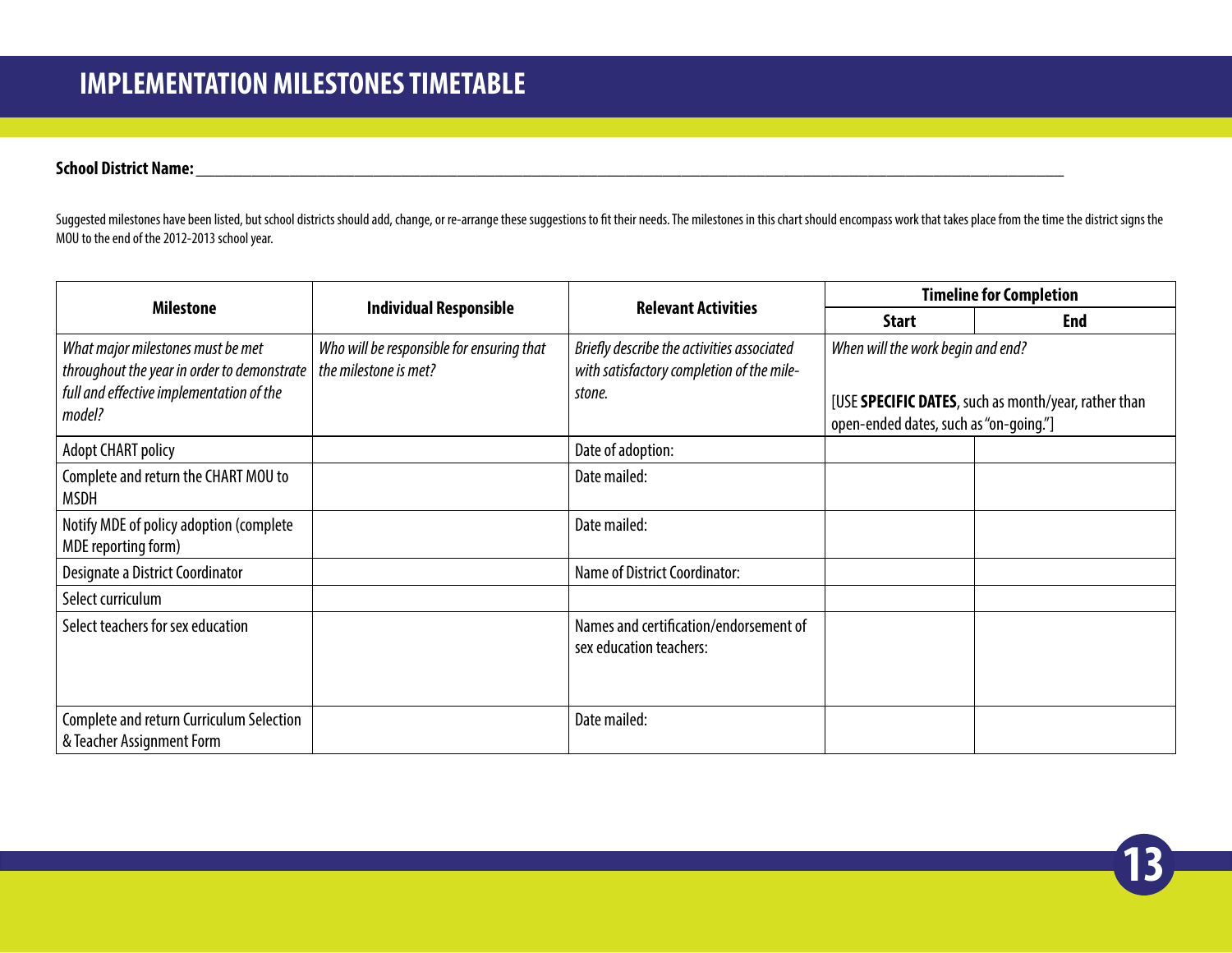# <span id="page-15-0"></span>**IMPLEMENTATION MILESTONES TIMETABLE**

|                                                                                                                                        |                                                                    |                                                                                                   |                                                                             |                                                      | <b>Timeline for Completion</b> |
|----------------------------------------------------------------------------------------------------------------------------------------|--------------------------------------------------------------------|---------------------------------------------------------------------------------------------------|-----------------------------------------------------------------------------|------------------------------------------------------|--------------------------------|
| <b>Milestone</b>                                                                                                                       | <b>Individual Responsible</b>                                      | <b>Relevant Activities</b>                                                                        | <b>Start</b>                                                                | <b>End</b>                                           |                                |
| What major milestones must be met<br>throughout the year in order to demonstrate<br>full and effective implementation of the<br>model? | Who will be responsible for ensuring that<br>the milestone is met? | Briefly describe the activities associated<br>with satisfactory completion of the mile-<br>stone. | When will the work begin and end?<br>open-ended dates, such as "on-going."] | [USE SPECIFIC DATES, such as month/year, rather than |                                |
| Select courses in which sex education will<br>be taught                                                                                |                                                                    | Courses in which students will learn sex<br>education (by grade level):<br>$6th$ grade —          |                                                                             |                                                      |                                |
|                                                                                                                                        |                                                                    | 7 <sup>th</sup> grade-<br>8 <sup>th</sup> grade-<br>9 <sup>th</sup> grade-<br>Other-              |                                                                             |                                                      |                                |
| Complete training for instructional staff<br>Develop a plan for students who "opt-out"                                                 |                                                                    | Dates of training for each listed staff<br>member:                                                |                                                                             |                                                      |                                |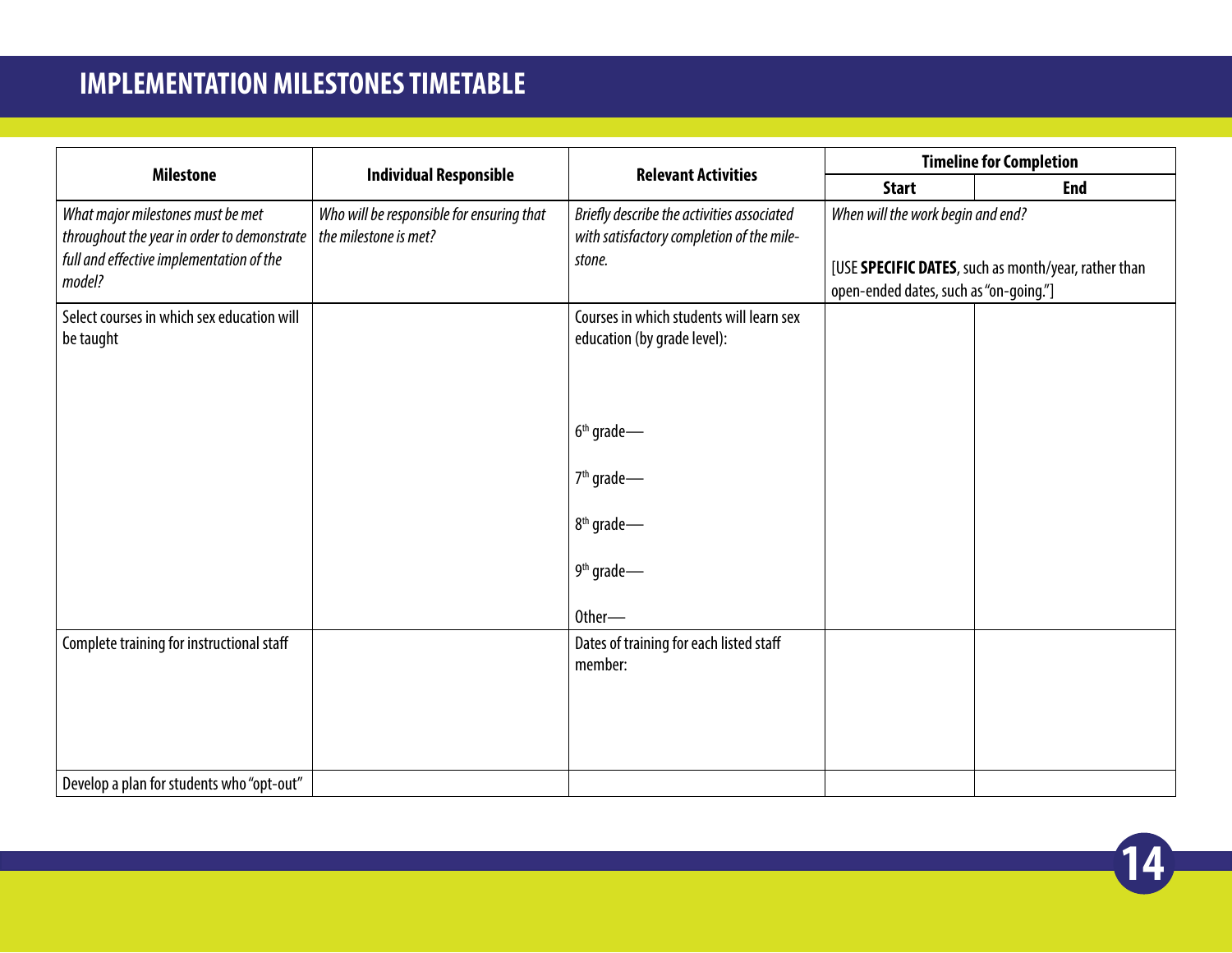| <b>Milestone</b>                                                                                                                       |                                                                    | <b>Relevant Activities</b>                                                                        |                                                                             | <b>Timeline for Completion</b>                       |
|----------------------------------------------------------------------------------------------------------------------------------------|--------------------------------------------------------------------|---------------------------------------------------------------------------------------------------|-----------------------------------------------------------------------------|------------------------------------------------------|
|                                                                                                                                        | <b>Individual Responsible</b>                                      |                                                                                                   | <b>Start</b>                                                                | <b>End</b>                                           |
| What major milestones must be met<br>throughout the year in order to demonstrate<br>full and effective implementation of the<br>model? | Who will be responsible for ensuring that<br>the milestone is met? | Briefly describe the activities associated<br>with satisfactory completion of the mile-<br>stone. | When will the work begin and end?<br>open-ended dates, such as "on-going."] | [USE SPECIFIC DATES, such as month/year, rather than |
| Request brochures from MSDH (complete<br><b>Brochure Request Form)</b>                                                                 |                                                                    |                                                                                                   |                                                                             |                                                      |
| Notify parents of policy and curriculum<br>selection                                                                                   |                                                                    |                                                                                                   |                                                                             |                                                      |
| Hold district parent meeting                                                                                                           |                                                                    | Date of meeting(s):                                                                               |                                                                             |                                                      |
| Develop a permission form                                                                                                              |                                                                    |                                                                                                   |                                                                             |                                                      |
| Develop a plan for distributing and collect-<br>ing permission forms                                                                   |                                                                    |                                                                                                   |                                                                             |                                                      |
| Develop a plan for enabling parents to<br>review curriculum materials                                                                  |                                                                    |                                                                                                   |                                                                             |                                                      |
| Develop a plan for gender separation                                                                                                   |                                                                    |                                                                                                   |                                                                             |                                                      |
| <b>Complete Adulthood Preparation Subjects</b><br><b>Compliance Form</b>                                                               |                                                                    | Date mailed:                                                                                      |                                                                             |                                                      |
|                                                                                                                                        |                                                                    |                                                                                                   |                                                                             |                                                      |
|                                                                                                                                        |                                                                    |                                                                                                   |                                                                             |                                                      |
|                                                                                                                                        |                                                                    |                                                                                                   |                                                                             |                                                      |
|                                                                                                                                        |                                                                    |                                                                                                   |                                                                             |                                                      |
|                                                                                                                                        |                                                                    |                                                                                                   |                                                                             |                                                      |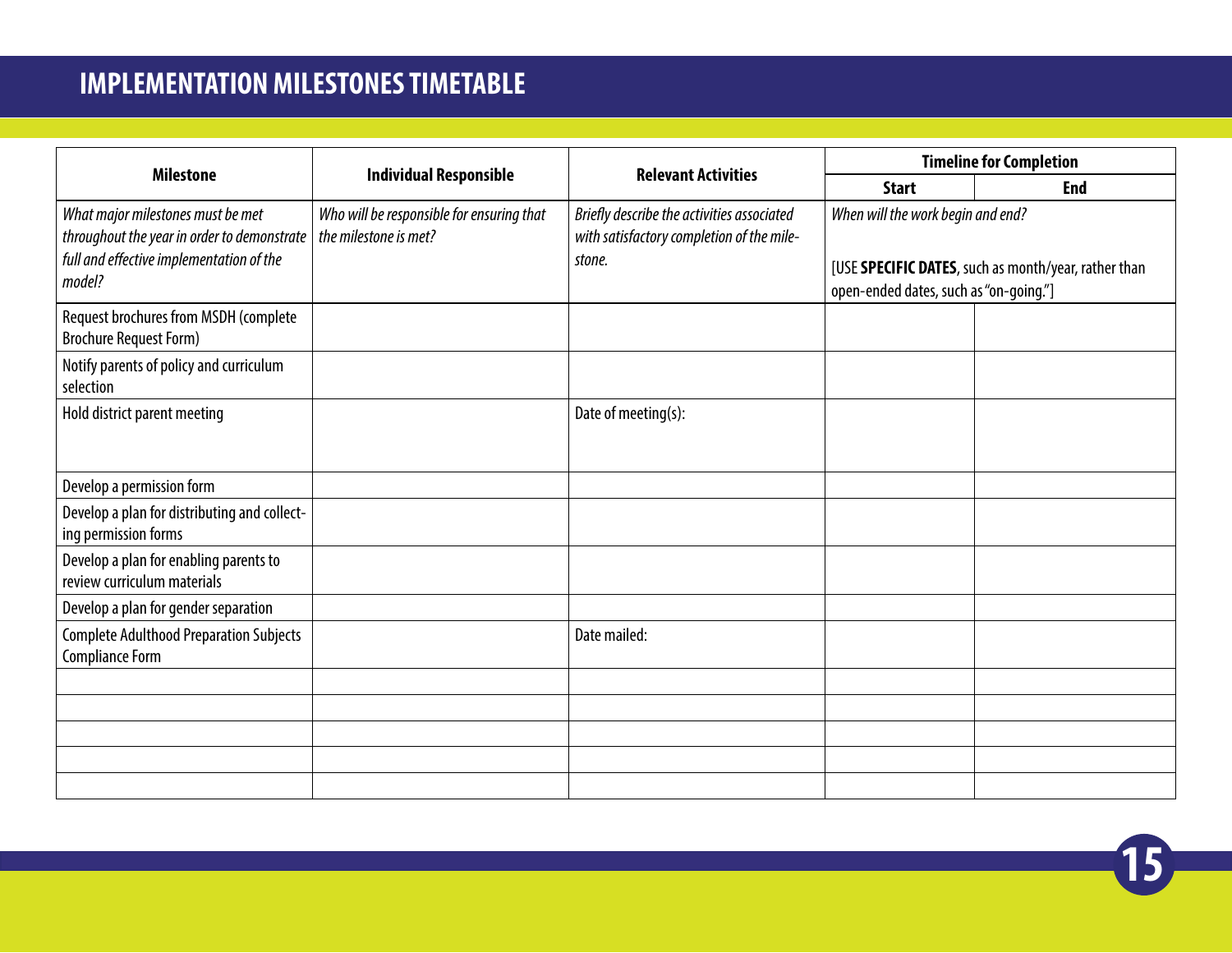### <span id="page-17-0"></span>**School District Name: \_\_\_\_\_\_\_\_\_\_\_\_\_\_\_\_\_\_\_\_\_\_\_\_\_\_\_\_\_\_\_\_\_\_\_\_\_\_\_\_\_\_\_\_\_\_\_\_\_\_\_\_\_\_\_\_**

### **"Draw the Line/ Respect the Line" Middle School Curriculum**

The Patient Protection and Affordable Care Act authorized funding for PREP grantees with the requirement that instruction on three of six "Adulthood Preparation Subjects" outlined in the funding announcement are incorporated in curriculum implementation. Each curriculum chosen by the Mississippi State Department of Health **ALREADY** addresses the Adulthood Preparation Subjects. As a result, CHART districts can demonstrate full compliance with this statutory requirement **without additional instruction**.

### **Draw the Line/ Respect the Line addresses:**

1. **Healthy Relationships,** relationships are interactions between people that are ongoing, voluntary, and mutually acknowledged, healthy relationships are built on: trust, honesty, and respect; romantic relationships involve affection, which is oftentimes physical, and may or may not involved sex.

2. **Parent-Child Communication,** providing accurate information and creating open lines of communication can support adolescent development; positive parent-child communication can help adolescents develop healthy and responsible sexual decision-making; open parent-child communication may be an effective teen pregnancy prevention tool.

3. **Healthy Life Skills,** abilities for adaptive and positive behavior that enable individuals to deal effectively with the demands and challenges of everyday life. Include, but are not limited to, communication, decision-making, coping, self-management, goal-setting, and avoidance of unhealthy behavior.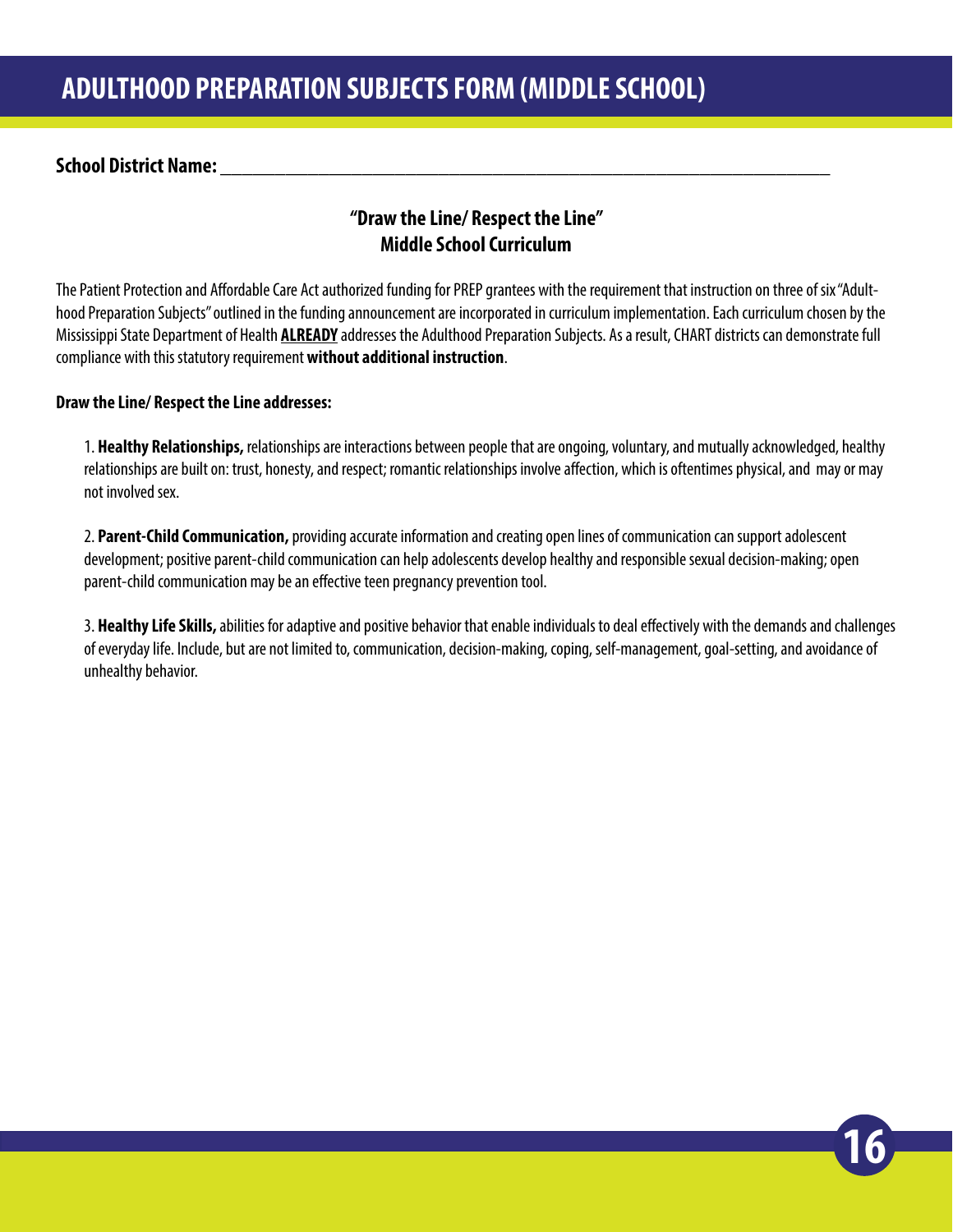### <span id="page-18-0"></span>**School District Name: \_\_\_\_\_\_\_\_\_\_\_\_\_\_\_\_\_\_\_\_\_\_\_\_\_\_\_\_\_\_\_\_\_\_\_\_\_\_\_\_\_\_\_\_\_\_\_\_\_\_\_\_\_\_\_\_**

## **"Reducing the Risk" High School Curriculum**

The Patient Protection and Affordable Care Act authorized funding for PREP grantees with the requirement that instruction on three of six "Adulthood Preparation Subjects" outlined in the funding announcement are incorporated in curriculum implementation. Each curriculum chosen by the Mississippi State Department of Health **ALREADY** addresses the Adulthood Preparation Subjects. As a result, CHART districts can demonstrate full compliance with this statutory requirement **without additional instruction**.

### **Reducing the Risk addresses:**

1. **Healthy Relationships**, relationships are interactions between people that are ongoing, voluntary, and mutually acknowledged, healthy relationships are built on: trust, honesty, and respect; romantic relationships involve affection, which is oftentimes physical, and may or may not involved sex.

2. **Adolescent Development,** transition to adulthood that can occur between ages eight to twenty-four which encompasses cognitive, emotional, social, sexual, identify formation, and growth.

3. **Parent- Child Communication,** providing accurate information and creating open lines of communication can support adolescent development; positive parent-child communication can help adolescents develop healthy and responsible sexual decision-making; open parent-child communication may be an effective teen pregnancy prevention tool.

4. **Healthy Life Skills,** abilities for adaptive and positive behavior that enable individuals to deal effectively with the demands and challenges of everyday life. Include, but are not limited to, communication, decision-making, coping, self-management, goal-setting, and avoidance of unhealthy behavior.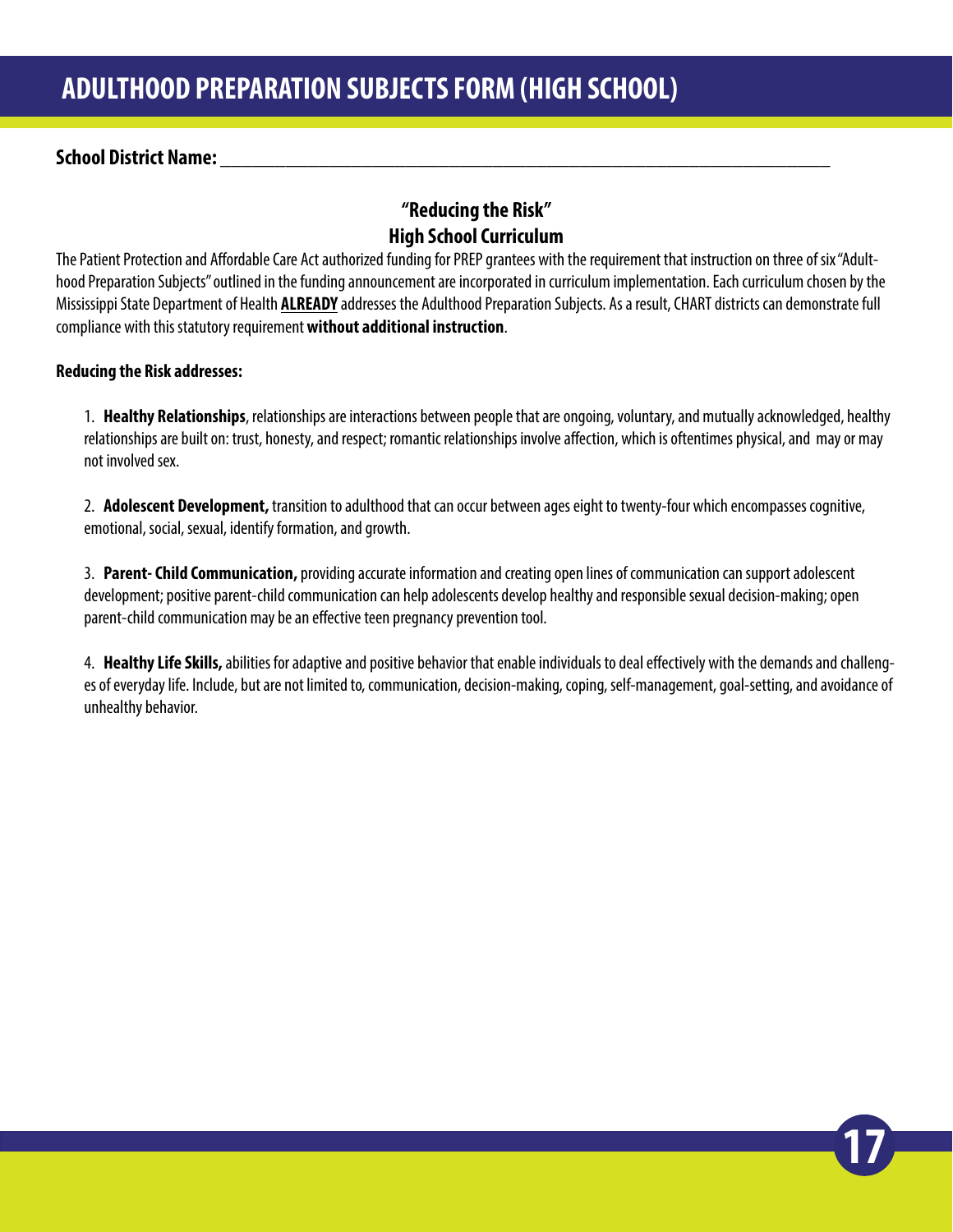# <span id="page-19-0"></span>**APPENDIX A: CHART PARTNERS AND CONTACT INFORMATION**

The Creating Healthy and Responsible Teens (CHART) Initiative was created by Mississippi First (a 501(c)3 public policy non-profit specializing in education reform) in conjunction with the Mississippi State Department of Health to reduce teen pregnancy, improve teen sexual health and increase responsible decision-making. These two partners were joined by the Women's Fund of Mississippi, a public charity that focuses its grantmaking on projects that improve the lives of women and girls.

None of the CHART Initiative partners have a financial interest in the curriculum options that CHART promotes nor do any of the partners seek to sell services to school districts.

**18**

### **Contact information for the CHART Partners is below:**

#### **Mississippi First**

[http://www.mississippifirst.org/education-policy/sex-education/](http://www.mississippifirst.org/education-policy/sex-education/ ) **Contact Person:**  Sanford Johnson, Deputy Director [Sanford@mississippifirst.org](mailto:Sanford%40mississippifirst.org%20?subject=) 662-402-8268

#### **Mississippi State Department of Health**

[www.msdh.ms.gov/prep](http://www.msdh.ms.gov/prep ) **Contact Person:**  Kenyatta Parker, Deputy Bureau Director of PREP kenyatta.parker@msdh.ms.gov 601-206-1559

#### **Women's Foundation of Mississippi**

<http://www.womensfoundationms.org> **Contact Person:**  Jamie Bardwell, Deputy Director jamie@womensfoundationms.org 601-326-0701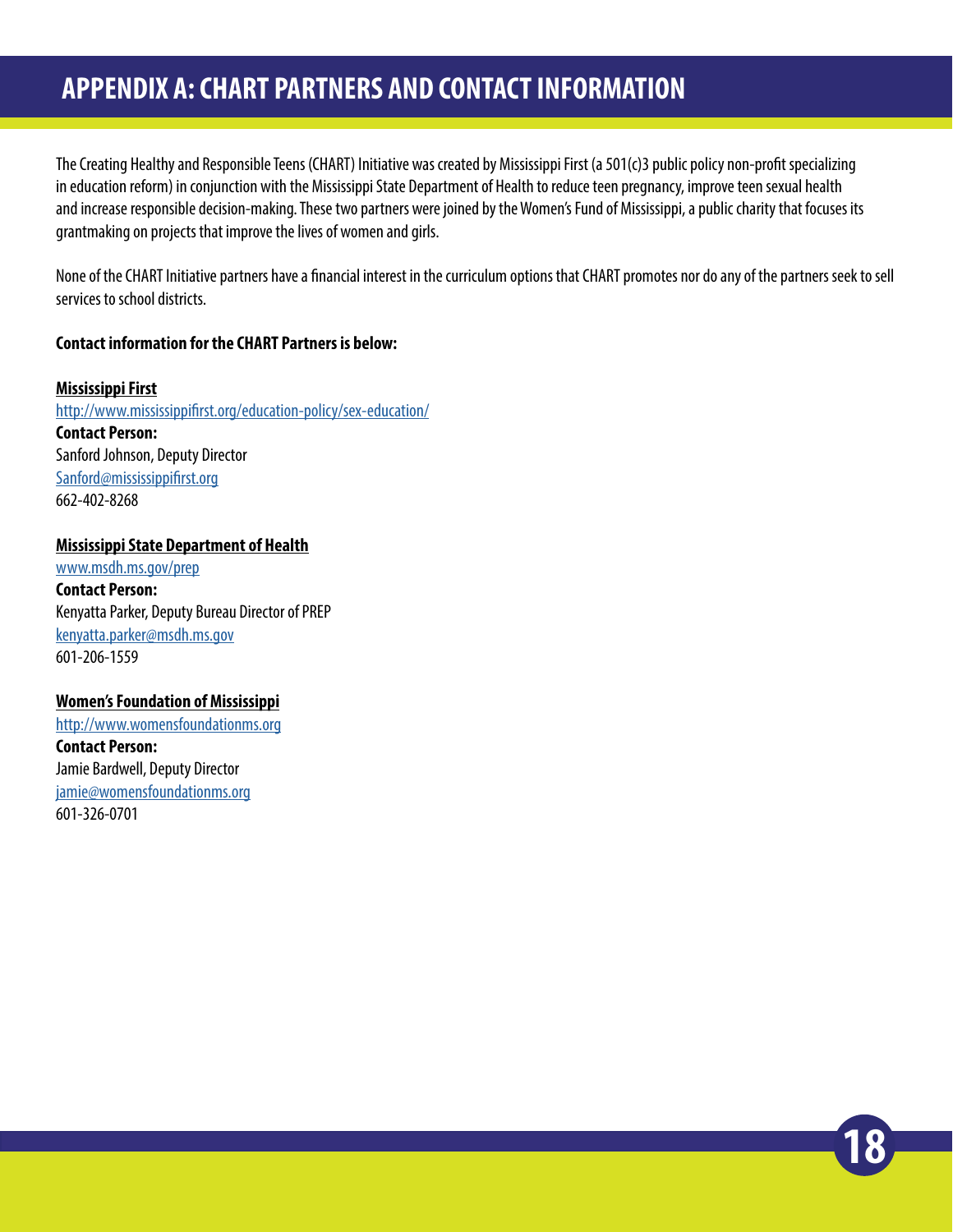### **SAMPLE MIDDLE SCHOOL Abstinence-Plus Education**

### **Parental/Guardian Consent of Participation**

<span id="page-20-0"></span>The Mississippi State Department of Health (MSDH) through the Personal Responsibility Education Program (PREP) is working towards the goal of empowering Mississippi teens with the knowledge to make safer reproductive health choices and prevent the spread of Sexually Transmitted Diseases (STDs). The Department of Health wants to provide an opportunity for your child to participate in an HIV, Sexually Transmitted Infection (STI) and Pregnancy Prevention curriculum for Middle School students.

"Drawing the Line/Respect the Line" curriculum emphasizes abstinence but also teaches students how to protect themselves from pregnancy and STIs using medically accurate information. The curriculum is divided into 5-7 sessions which last forty-five minutes each. The sessions will be offered during a time that does not interfere with core instructional classes. Children attend gender-separated classroom sessions composed of group and individualized activities. The program is designed to help students have healthy relationships with friends and develop skills to set sexual limits.

Specific aims of the program are to reduce the number of students who initiate or have sexual intercourse, as well as prolonging the age of first initiation of sexual activity. Using a fun, interactive approach, "Draw the Line/Respect the Line" shows students how to set personal limits and meet challenges to those limits. To assess the effectiveness of this program in achieving the goals set by the Department of Health, your child will be given an anonymous survey at the beginning and after each session has been completed. The surveys will not have any student identifiers and will be used only to analyze the impact of the program in your child's school. If you have any questions about the content of the curriculum, please contact the Mississippi State Department of Health PREP Program staff at 601-576-7781.

**19**

### **OPTIONS: Please read and check only one of the following:**

### **Option 1**

**GRANT** permission for my child to participate in the activities/discussions as described above.

### **Option 2**

DENY permission for my child to participate in the activities/discussions as described above.

### **PLEASE SIGN AND RETURN THE FORM TO THE MIDDLE SCHOOL STAFF IN THE ENCLOSED ENVELOPE BY August 1, 2012.**

#### **Student Name: \_\_\_\_\_\_\_\_\_\_\_\_\_\_\_\_\_\_\_\_\_\_\_\_\_\_\_\_\_\_\_\_\_\_\_\_\_\_\_\_\_\_\_\_\_\_\_\_\_\_\_\_\_\_\_\_\_\_\_\_\_**

I have read this form and have chosen one option from the preceding list.

| <b>Parent/ Guardian Signature:</b> | Date: |
|------------------------------------|-------|
|------------------------------------|-------|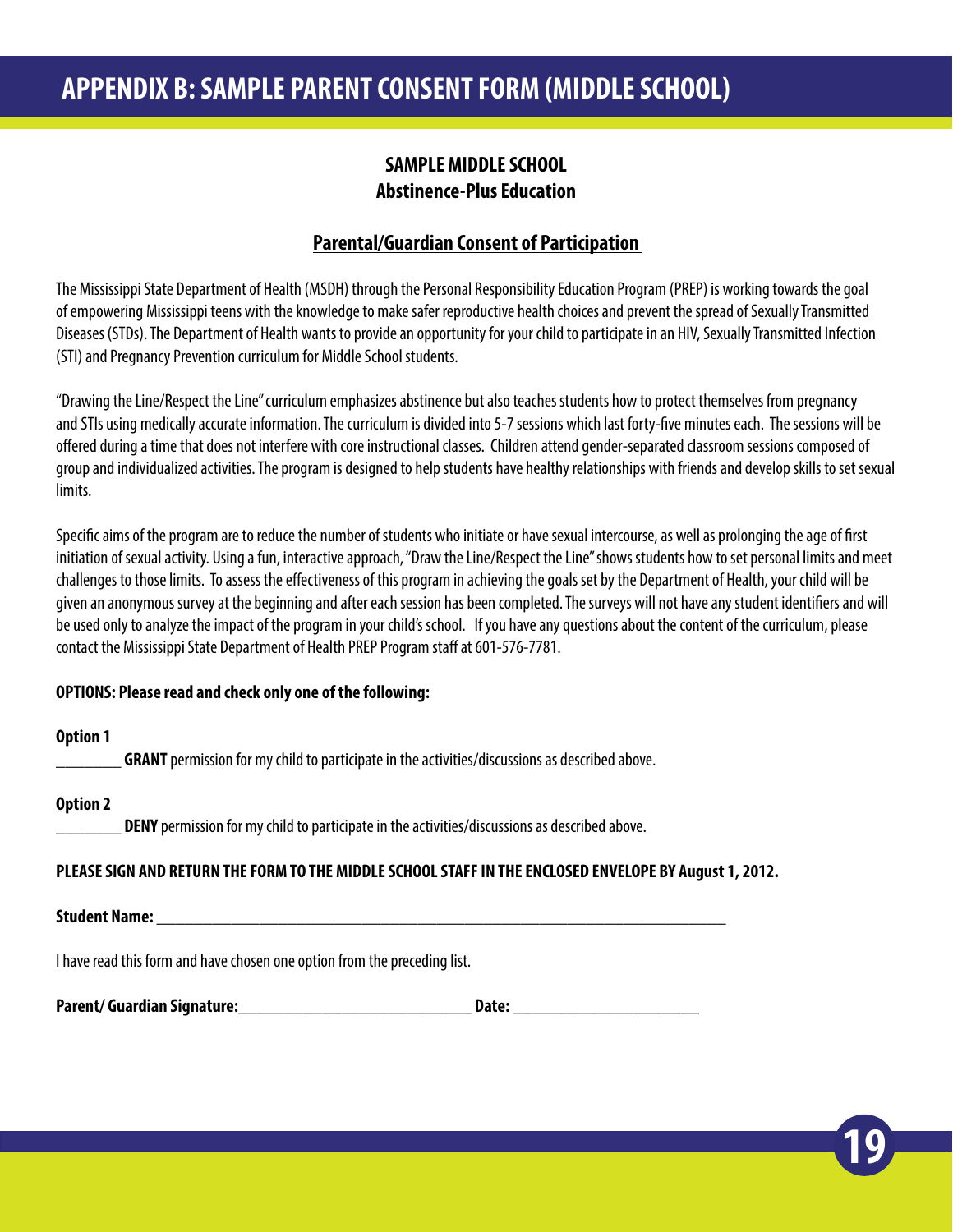### **SAMPLE HIGH SCHOOL Abstinence-Plus Education**

### **Parental/Guardian Consent of Participation**

<span id="page-21-0"></span>The Mississippi State Department of Health (MSDH) through the Personal Responsibility Education Program (PREP) is working towards the goal of empowering Mississippi teens with the knowledge to make safer reproductive health choices and prevent the spread of Sexually Transmitted Diseases (STDs). The Department of Health wants to provide an opportunity for your child to participate in an HIV, Sexually Transmitted Infection (STI) and Pregnancy Prevention curriculum for High School students.

"Reducing the Risk" curriculum emphasizes abstinence but also teaches students how to protect themselves from pregnancy and STIs using medically accurate information. The curriculum is divided into sixteen (16) sessions which last forty-five minutes each. The sessions will be offered during a time that does not interfere with core instructional classes. Children attend gender-separated classroom sessions composed of group and individualized activities. The program is designed to help students have healthy relationships with friends and develop skills to set sexual limits.

Specific aims of the program are to reduce the number of students who initiate or have sexual intercourse, as well as prolonging the age of first initiation of sexual activity. Using a fun, interactive approach, "Reducing the Risk" shows students how to set personal limits and meet challenges to those limits. To assess the effectiveness of this program in achieving the goals set by the Department of Health, your child will be given an anonymous survey at the beginning and after each session has been completed. The surveys will not have any student identifiers and will be used only to analyze the impact of the program in your child's school. If you have any questions about the content of the curriculum, please contact the Mississippi State Department of Health PREP Program staff at 601-576-7781.

### **OPTIONS: Please read and check only one of the following:**

### **Option 1**

**GRANT** permission for my child to participate in the activities/discussions as described above.

### **Option 2**

**DENY** permission for my child to participate in the activities/discussions as described above.

### **PLEASE SIGN AND RETURN THE FORM TO THE HIGH SCHOOL STAFF IN THE ENCLOSED ENVELOPE BY August 1, 2012.**

**20**

### **Student Name: \_\_\_\_\_\_\_\_\_\_\_\_\_\_\_\_\_\_\_\_\_\_\_\_\_\_\_\_\_\_\_\_\_\_\_\_\_\_\_\_\_\_\_\_\_\_\_\_\_\_\_\_\_\_\_\_\_\_\_\_\_**

I have read this form and have chosen one option from the preceding list.

| <b>Parent/Guardian Signature:</b> | Date: |
|-----------------------------------|-------|
|-----------------------------------|-------|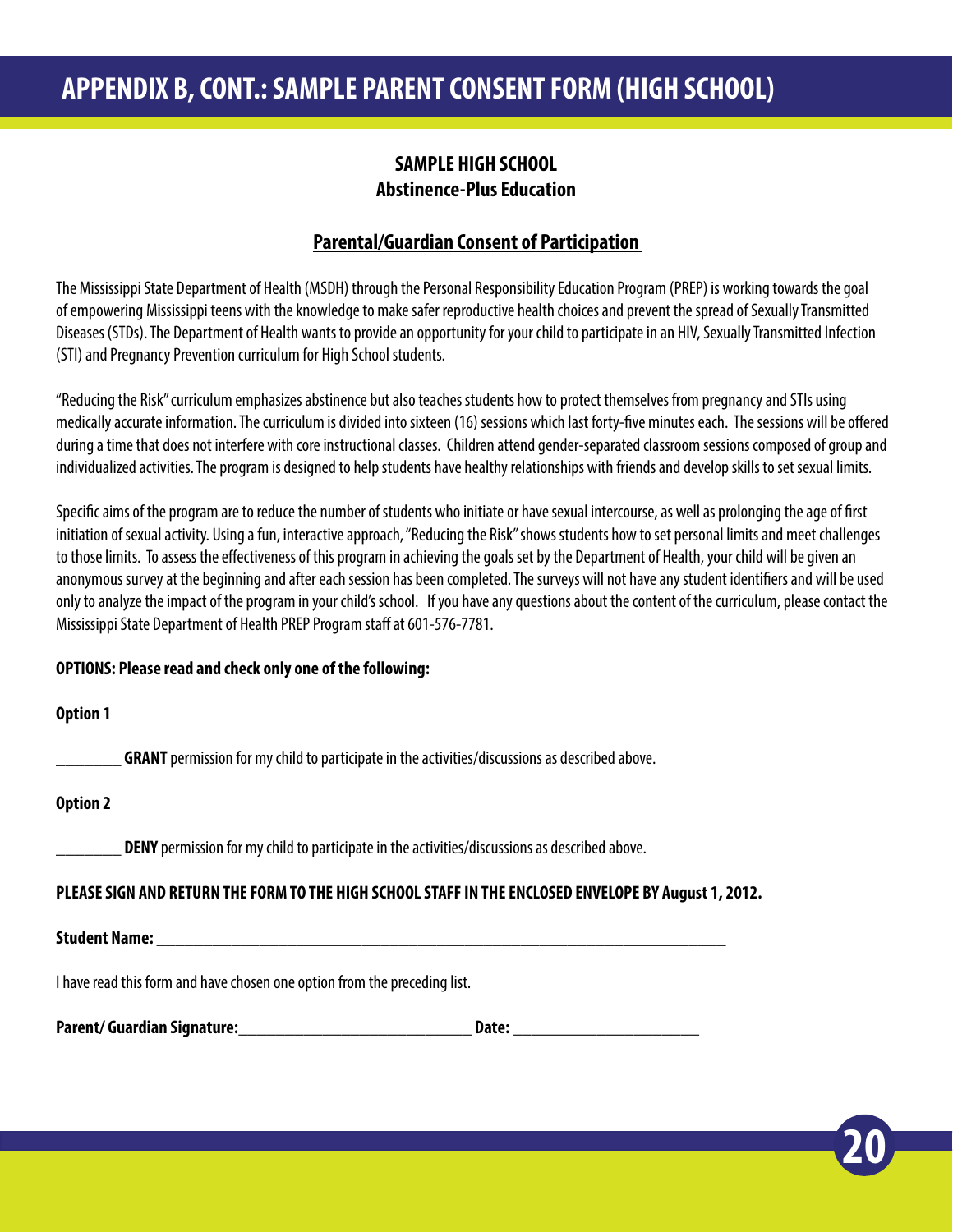# <span id="page-22-0"></span>**APPENDIX C: POLICY AND CURRICULUM REPORTING FORM FOR HB 999**

### Mississippi Department of Education Office of Healthy Schools

### **Policy and Curriculum Reporting Form for House Bill 999**

School District Name: \_\_\_\_\_\_\_\_\_\_\_\_\_\_\_\_\_\_\_\_\_\_\_\_\_\_\_\_\_\_\_\_\_\_\_\_\_\_\_\_\_\_\_\_\_\_\_\_\_\_\_

\_\_\_\_\_\_\_\_\_\_\_\_\_\_\_\_\_\_\_\_\_\_\_\_\_\_\_\_\_\_\_\_\_\_\_\_\_\_\_\_\_\_\_\_\_\_\_\_\_\_\_\_\_\_\_\_\_\_\_\_\_\_\_\_

\_\_\_\_\_\_\_\_\_\_\_\_\_\_\_\_\_\_\_\_\_\_\_\_\_\_\_\_\_\_\_\_\_ \_\_\_\_\_\_\_\_\_\_\_\_\_\_\_\_\_\_\_

The School Board of Education representing the above mentioned school district has approved the following policy (mark one):

□ Abstinence-Only □ △ Abstinence-Plus

Date Adopted by School Board: \_\_\_\_\_\_\_\_\_\_\_\_\_\_\_\_\_\_\_\_\_\_\_\_\_\_ (Must be approved prior to June 30, 2012)

Please list the name of the curriculum that has been selected for your district:

Please indicate in which grade/grades curriculum will be implemented:

| Grade                           | <b>Students Participating</b> | Grade | <b>Students Participating</b> |
|---------------------------------|-------------------------------|-------|-------------------------------|
| $\square$ 5 <sup>th</sup> grade |                               |       | $\Box$ 9 <sup>th</sup> grade  |
| $\Box$ 6 <sup>th</sup> grade    |                               |       | $\Box$ 10 <sup>th</sup> grade |
| $\square$ 7 <sup>th</sup> grade |                               |       | $\Box$ 11 <sup>th</sup> grade |
| $\Box$ 8 <sup>th</sup> grade    |                               |       | $\Box$ 12 <sup>th</sup> grade |

Superintendent Signature **Date** Date

**21**

#### **Please complete this form and return to:**

Scott Clements, Director Office of Healthy Schools MS Department of Education Post Office Box 771 Jackson, MS 39205-0771 [SClements@mde.k12.ms.us](mailto:SClements@mde.k12.ms.us) Fax: (601) 576-1417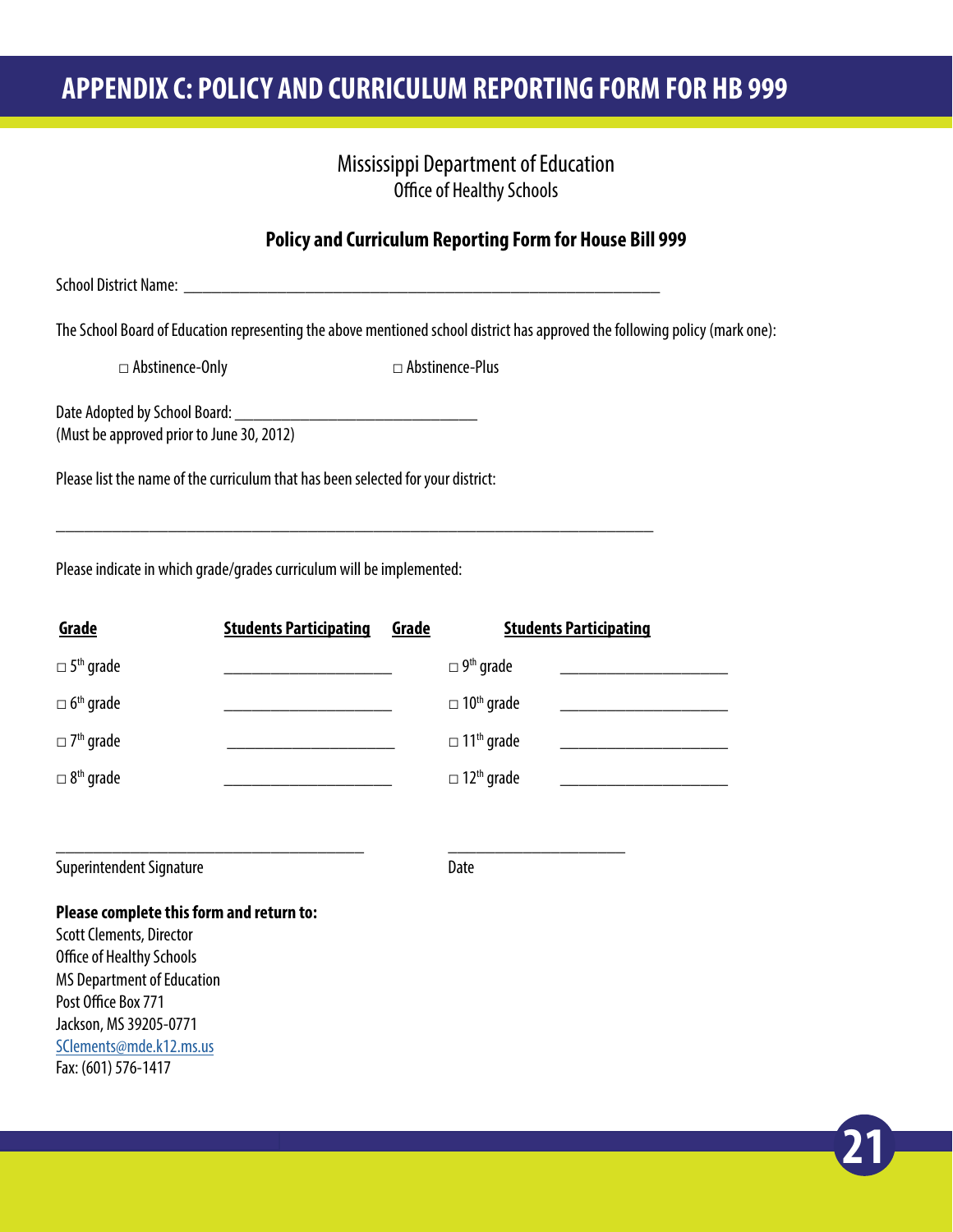# <span id="page-23-0"></span>**APPENDIX D: ADULTHOOD PREPARATION SUBJECTS DETAILED DESCRIPTION**

Information compiled from the Personal Responsibility and Education Program 1) law and 2) guidance (see<http://www.acf.hhs.gov/programs/fysb/content/programs/tpp/adult-prep-tip-sheet.pdf>).

| <b>Subject</b>             | <b>Explanation</b>                                                                                                                                                                                                                                                                                                                                                                                                                                            | <b>Examples of Activities/Skills/Competencies</b>                                                                                                                                                                                                                                                                                                                                                                                                                                                    |
|----------------------------|---------------------------------------------------------------------------------------------------------------------------------------------------------------------------------------------------------------------------------------------------------------------------------------------------------------------------------------------------------------------------------------------------------------------------------------------------------------|------------------------------------------------------------------------------------------------------------------------------------------------------------------------------------------------------------------------------------------------------------------------------------------------------------------------------------------------------------------------------------------------------------------------------------------------------------------------------------------------------|
| Healthy relationships      | "Relationships are interactions between people that are ongoing, voluntary, and<br>mutually acknowledged. Factors associated with healthy. relationships include<br>trust, honesty, support, open and honest communication, flexibility, fun, enjoyment,<br>respect, equality, and limit setting." <sup>2</sup><br>Programs may not be limited to adolescent or romantic relationships but may also<br>include marriage and family interactions. <sup>1</sup> | Information about gender-based stereotypes (including sexual double stan-<br>dards)<br>How to show caring and affection without having sex<br>Conflict management skills<br>le<br>Parent-child communication<br><b>Communication skills</b><br>$\bullet$<br>Limit setting, and navigating different limits in relationships<br>Skills to develop healthy relationships<br>Identifying unhealthy relationships<br>Skills to safely end unhealthy relationships                                        |
| Adolescent development     | The "transition to adulthood" which "extends beyond the physiological changes that<br>occur in adolescence to also encompass cognitive, emotional, social, sexual, identity<br>formation, and spiritual change and growth." <sup>2</sup> It involves the "development of healthy<br>attitudes and values about adolescent growth and development, body image, racial<br>and ethnic diversity, and other related subjects."1                                   | Youth empowerment<br>Fostering a group or community identity<br>Gender-based empowerment and community awareness<br>Mentorship<br>Connections to the community                                                                                                                                                                                                                                                                                                                                       |
| <b>Financial literacy</b>  | "Programs that seek to improve knowledge, attitudes, and behavior related to<br>personal finance in general, the term implies a level of basic knowledge or<br>competence about financial concepts such as the ability to balance a checkbook,<br>manage a credit card, prepare a budget, take out a loan, and buy insurance." <sup>2</sup>                                                                                                                   | Information about<br>basic savings,<br>credit management,<br>home ownership, and/or<br>$\bullet$<br>retirement planning.<br>$\bullet$                                                                                                                                                                                                                                                                                                                                                                |
| Parent-child communication | "Positive communication between parents and children greatly helps young people<br>to establish individual values and to make healthy decisions. Positive parent<br>child communication can help adolescents have healthy and responsible sexual<br>decision-making by providing accurate information and by creating open lines of<br>communication."                                                                                                        | Sexuality education homework assignments (to complete or discuss with<br>parents/adults)<br>Programs for parents and their children (single or multi-session groups)<br>$\bullet$<br>Programs for parents only (single or multi-session groups or workshops)<br>$\bullet$<br>Programs for parents of students in sexuality education classes<br>$\bullet$<br>Home-based programs for parents and their children (home visits)<br>Media campaigns (videos, radio, newspaper, TV, fliers, newsletters) |